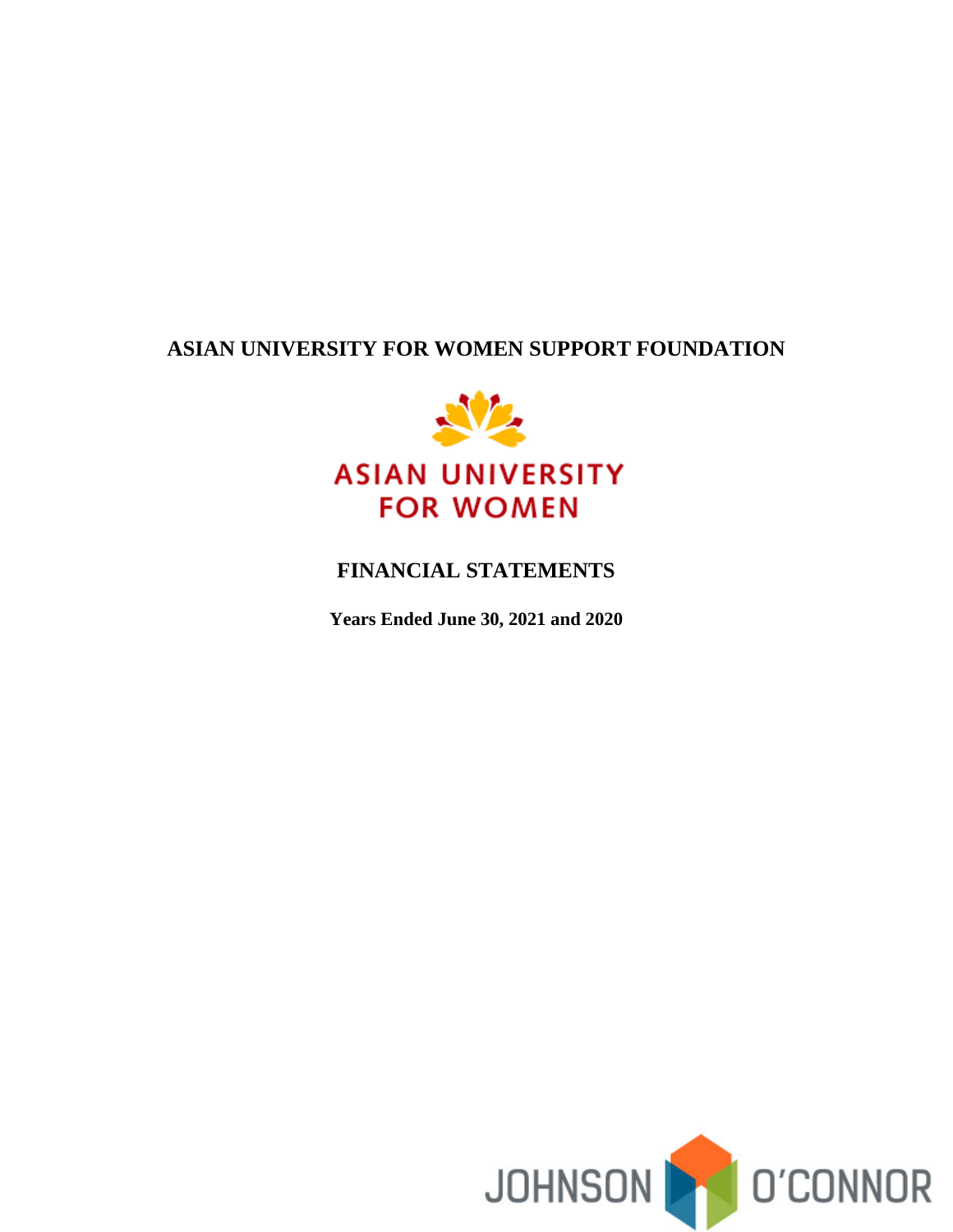# ASIAN UNIVERSITY FOR WOMEN SUPPORT FOUNDATION **TABLE OF CONTENTS**

|                              | Page |  |
|------------------------------|------|--|
|                              |      |  |
| <b>FINANCIAL STATEMENTS:</b> |      |  |
|                              |      |  |
|                              |      |  |
|                              |      |  |
|                              |      |  |
|                              |      |  |

# Page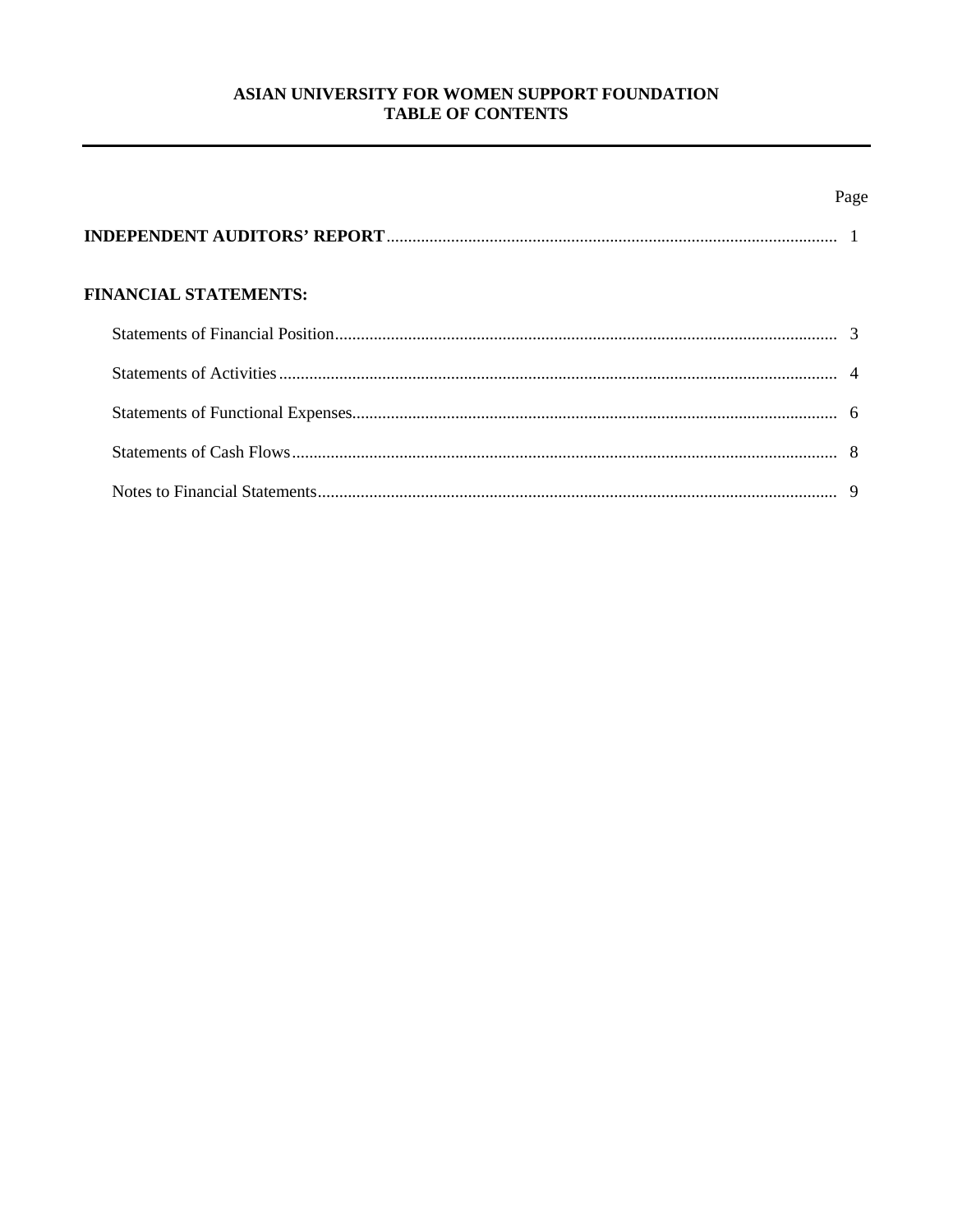

## **INDEPENDENT AUDITORS' REPORT**

To the Board of Directors of Asian University for Women Support Foundation Cambridge, Massachusetts

We have audited the accompanying financial statements of Asian University for Women Support Foundation (a nonprofit organization), which comprise the statement of financial position as of June 30, 2021, and the related statements of activities, functional expenses, and cash flows for the year then ended, and the related notes to the financial statements.

#### **Management's Responsibility for the Financial Statements**

Management is responsible for the preparation and fair presentation of these financial statements in accordance with accounting principles generally accepted in the United States of America; this includes the design, implementation, and maintenance of internal control relevant to the preparation and fair presentation of financial statements that are free from material misstatement, whether due to fraud or error.

#### **Auditor's Responsibility**

Our responsibility is to express an opinion on these financial statements based on our audit. We conducted our audit in accordance with auditing standards generally accepted in the United States of America. Those standards require that we plan and perform the audit to obtain reasonable assurance about whether the financial statements are free from material misstatement.

An audit involves performing procedures to obtain audit evidence about the amounts and disclosures in the financial statements. The procedures selected depend on the auditor's judgment, including the assessment of the risks of material misstatement of the financial statements, whether due to fraud or error. In making those risk assessments, the auditor considers internal control relevant to the entity's preparation and fair presentation of the financial statements in order to design audit procedures that are appropriate in the circumstances, but not for the purpose of expressing an opinion on the effectiveness of the entity's internal control. Accordingly, we express no such opinion. An audit also includes evaluating the appropriateness of accounting policies used and the reasonableness of significant accounting estimates made by management, as well as evaluating the overall presentation of the financial statements.

We believe that the audit evidence we have obtained is sufficient and appropriate to provide a basis for our audit opinion.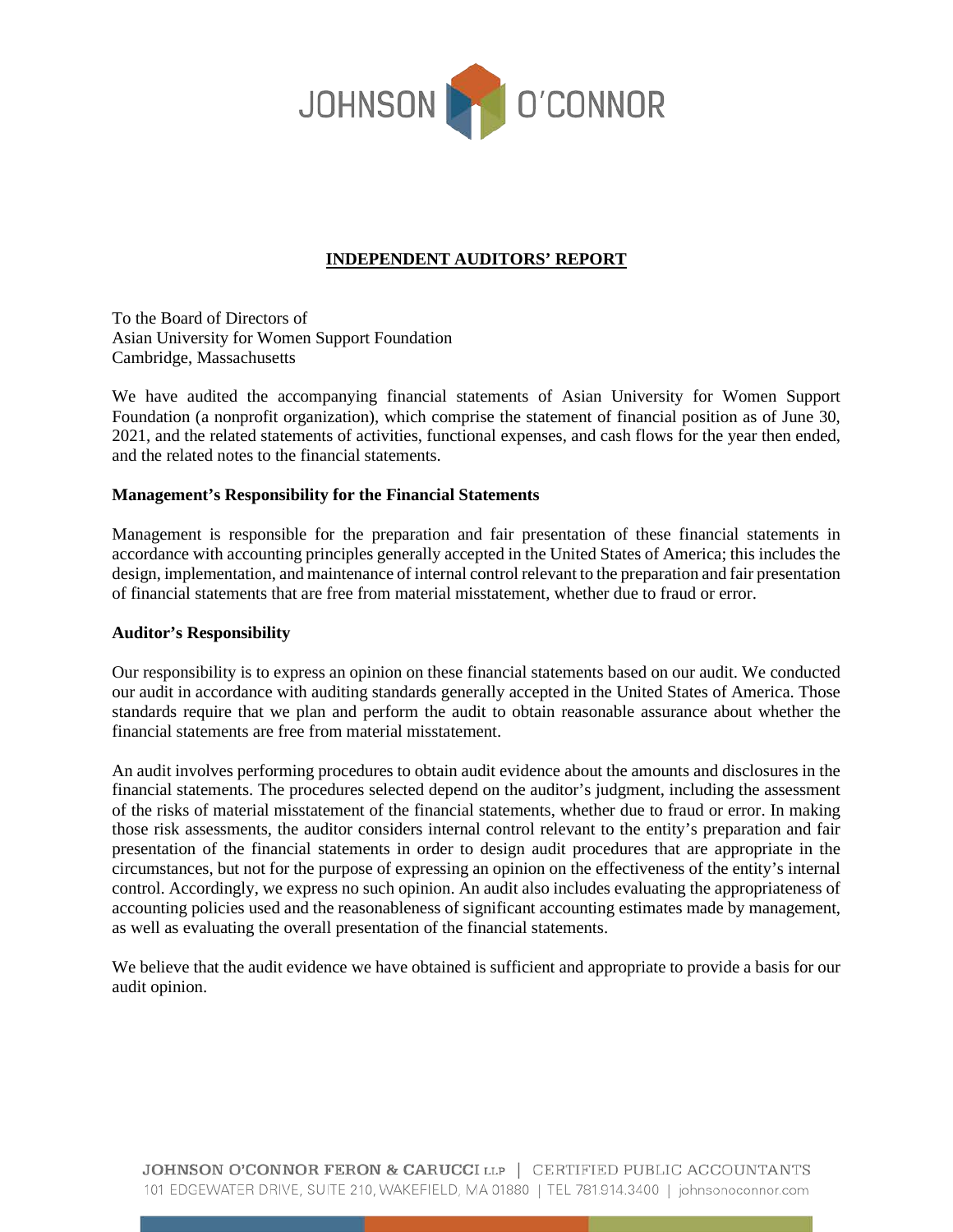#### **Opinion**

In our opinion, the financial statements referred to above present fairly, in all material respects, the financial position of Asian University for Women Support Foundation as of June 30, 2021, and the changes in its net assets and its cash flows for the year then ended in accordance with accounting principles generally accepted in the United States of America.

#### **Prior Period Financial Statements**

The financial statements of Asian University for Women Support Foundation as of and for the year ended June 30, 2020, were audited by other auditors whose report dated November 30, 2020, expressed an unmodified opinion on those statements.

Johnson O'Connor Feron & Carucci LLP

Wakefield, Massachusetts February 24, 2022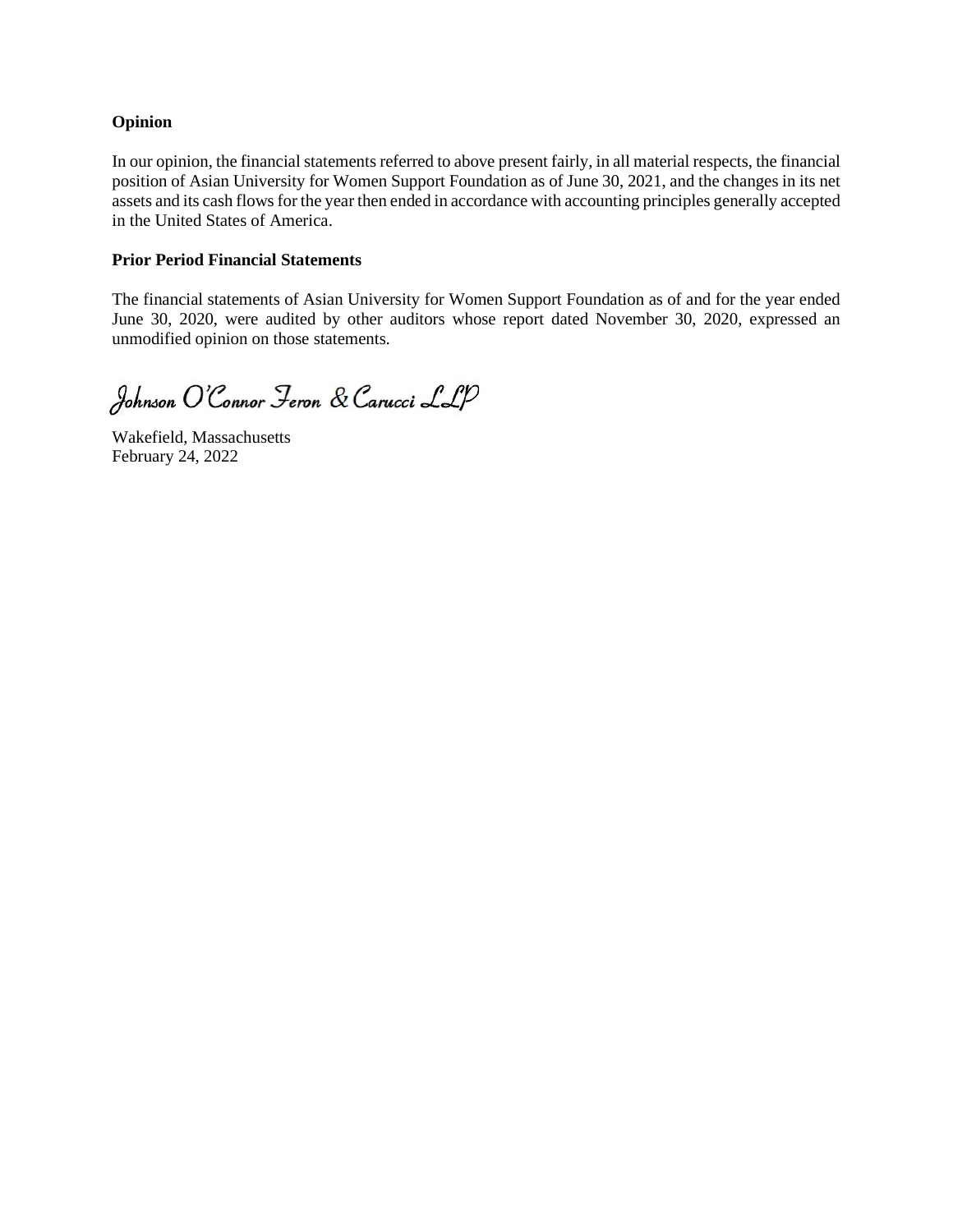### **ASIAN UNIVERSITY FOR WOMEN SUPPORT FOUNDATION STATEMENTS OF FINANCIAL POSITION**

|                                                    | June 30,      |                  |
|----------------------------------------------------|---------------|------------------|
|                                                    | 2021          | 2020             |
| <b>ASSETS</b>                                      |               |                  |
| Cash and cash equivalents                          | \$<br>642,217 | \$<br>2,143,644  |
| Contributions and grants receivable, less discount | 5,459,503     | 4,453,688        |
| Investments                                        | 19, 151, 720  | 8,835,801        |
| Interest receivable                                | 8,749         | 10,523           |
| Prepaid expenses and other assets                  | 12,200        | 11,874           |
| Property and equipment, net                        | 6,922         | 9,374            |
| <b>Total assets</b>                                | 25,281,311    | 15,464,904       |
| <b>LIABILITIES AND NET ASSETS</b>                  |               |                  |
| <b>LIABILITIES</b>                                 |               |                  |
| Accounts payable and accrued expenses              | \$<br>84,706  | \$<br>149,642    |
| <b>NET ASSETS</b>                                  |               |                  |
| Without donor restrictions                         | 2,481,820     | 2,316,555        |
| With donor restrictions                            | 22,714,785    | 12,998,707       |
| Total net assets                                   | 25,196,605    | 15,315,262       |
| Total liabilities and net assets                   | 25,281,311    | 15,464,904<br>\$ |

See notes to financial statements. Page 3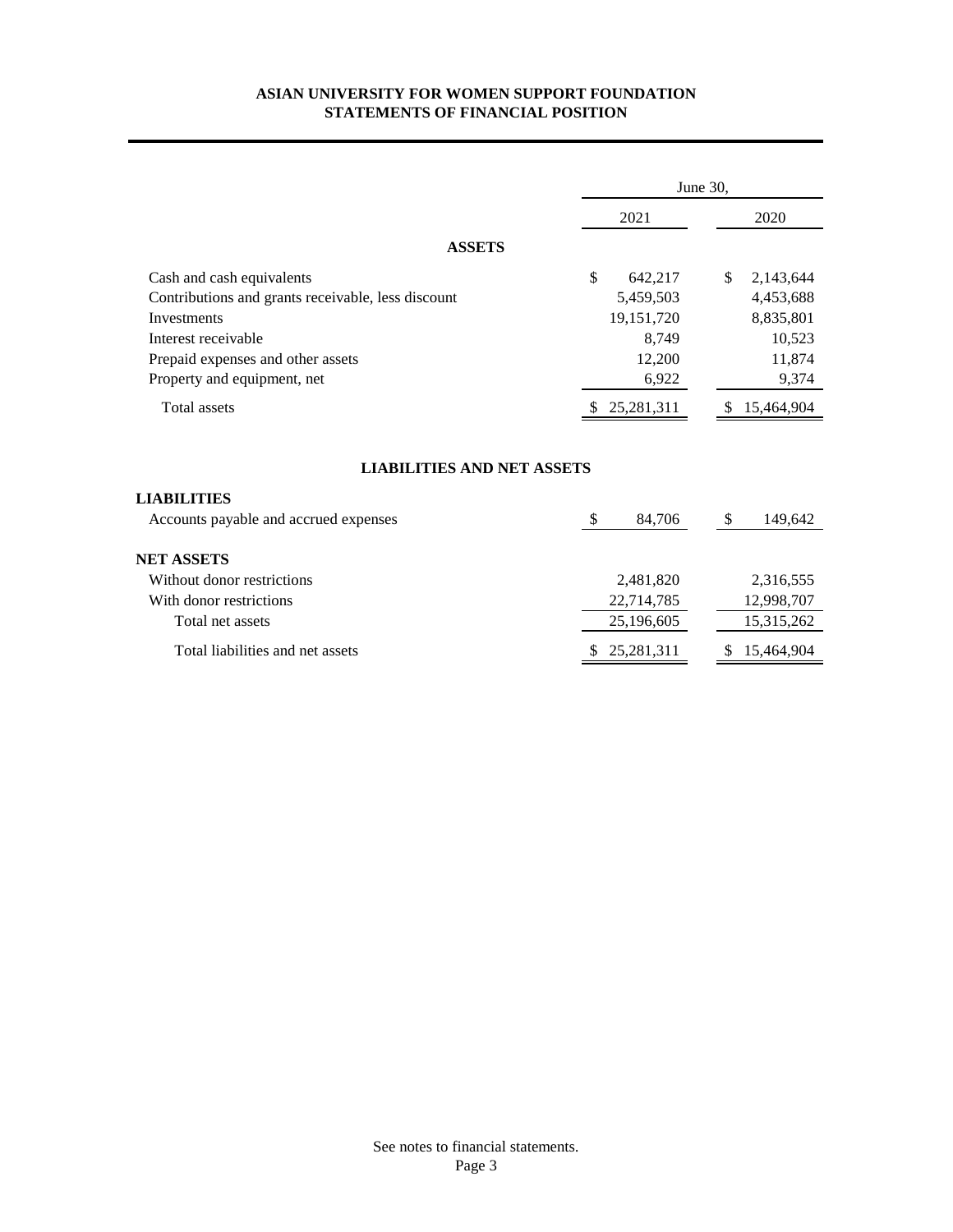#### **ASIAN UNIVERSITY FOR WOMEN SUPPORT FOUNDATION STATEMENT OF ACTIVITIES**

|                                       | Year Ended June 30, 2021             |                                   |                   |  |  |
|---------------------------------------|--------------------------------------|-----------------------------------|-------------------|--|--|
|                                       | <b>Without Donor</b><br>Restrictions | <b>With Donor</b><br>Restrictions | Total             |  |  |
| <b>REVENUES</b>                       |                                      |                                   |                   |  |  |
| Contributions and grants              | \$<br>160,284                        | 12,263,484<br>\$.                 | 12,423,768<br>\$. |  |  |
| In-kind contributions                 | 135,798                              |                                   | 135,798           |  |  |
| Investment return, net                | 102,145                              | 456,406                           | 558,551           |  |  |
| Miscellaneous income                  | 3,737                                |                                   | 3,737             |  |  |
| Foreign exchange gain (loss)          |                                      | (154,093)                         | (154,093)         |  |  |
| Net assets released from restrictions | 2,849,719                            | (2,849,719)                       |                   |  |  |
| Total revenues                        | 3,251,683                            | 9,716,078                         | 12,967,761        |  |  |
| <b>EXPENSES</b>                       |                                      |                                   |                   |  |  |
| Program services                      | 2,301,313                            |                                   | 2,301,313         |  |  |
| Management and general                | 283,060                              |                                   | 283,060           |  |  |
| Fundraising                           | 502,045                              |                                   | 502,045           |  |  |
| Total expenses                        | 3,086,418                            |                                   | 3,086,418         |  |  |
| Change in net assets                  | 165,265                              | 9,716,078                         | 9,881,343         |  |  |
| NET ASSETS - BEGINNING OF YEAR        | 2,316,555                            | 12,998,707                        | 15,315,262        |  |  |
| <b>NET ASSETS - END OF YEAR</b>       | 2,481,820                            | 22,714,785                        | 25,196,605        |  |  |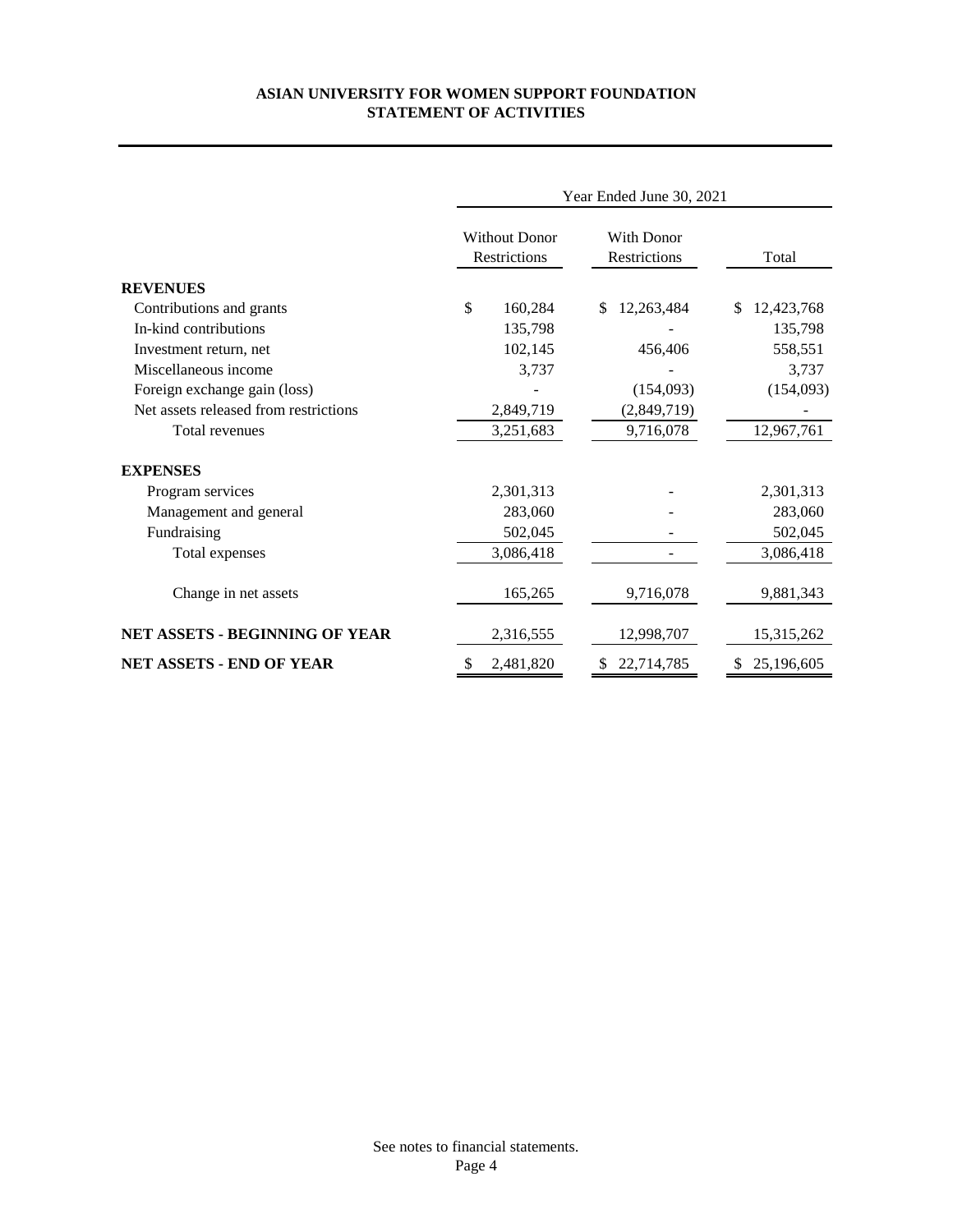#### **ASIAN UNIVERSITY FOR WOMEN SUPPORT FOUNDATION STATEMENT OF ACTIVITIES**

|                                       | Year Ended June 30, 2020 |                                      |            |                                   |            |            |
|---------------------------------------|--------------------------|--------------------------------------|------------|-----------------------------------|------------|------------|
|                                       |                          | <b>Without Donor</b><br>Restrictions |            | <b>With Donor</b><br>Restrictions |            | Total      |
| <b>REVENUES</b>                       |                          |                                      |            |                                   |            |            |
| Contributions and grants              | \$                       | 570,409                              | \$         | 2,248,347                         | \$         | 2,818,756  |
| In-kind contributions                 |                          | 255,537                              |            |                                   |            | 255,537    |
| Investment return, net                |                          | 28,483                               |            | 162,793                           |            | 191,276    |
| Miscellaneous income                  |                          | 2,829                                |            |                                   |            | 2,829      |
| Foreign exchange gain (loss)          |                          |                                      |            | 16,160                            |            | 16,160     |
| Net assets released from restrictions |                          | 3,210,296                            |            | (3,210,296)                       |            |            |
| Total revenues                        | 4,067,554                |                                      | (782, 996) |                                   |            | 3,284,558  |
| <b>EXPENSES</b>                       |                          |                                      |            |                                   |            |            |
| Program services                      |                          | 2,274,656                            |            |                                   |            | 2,274,656  |
| Management and general                |                          | 532,526                              |            |                                   |            | 532,526    |
| Fundraising                           |                          | 1,174,434                            |            |                                   |            | 1,174,434  |
| Total expenses                        |                          | 3,981,616                            |            |                                   |            | 3,981,616  |
| Change in net assets                  |                          | 85,938                               |            | (782, 996)                        |            | (697,058)  |
| NET ASSETS - BEGINNING OF YEAR        |                          | 2,230,617                            |            | 13,781,703                        |            | 16,012,320 |
| <b>NET ASSETS - END OF YEAR</b>       |                          | 2,316,555                            | 12,998,707 |                                   | 15,315,262 |            |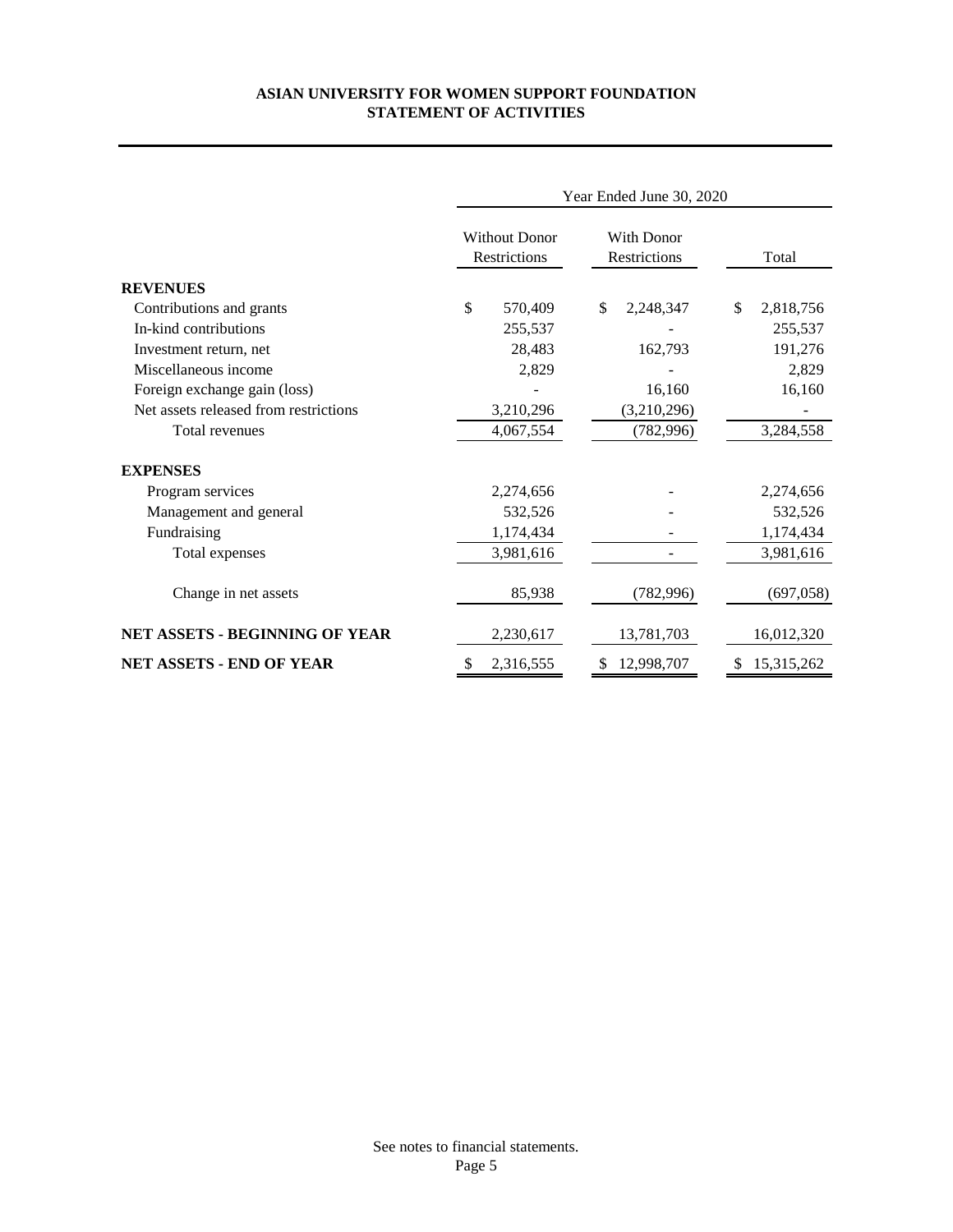#### ASIAN UNIVERSITY FOR WOMEN SUPPORT FOUNDATION STATEMENT OF FUNCTIONAL EXPENSES

|                                                   | Year Ended June 30, 2021 |                            |              |                |  |  |  |
|---------------------------------------------------|--------------------------|----------------------------|--------------|----------------|--|--|--|
|                                                   |                          | <b>Supporting Services</b> |              |                |  |  |  |
|                                                   | Program<br>Services      | Management<br>and General  | Fundraising  | Total          |  |  |  |
| Grants from foundation to AUW (Note 14)           | 2,096,127<br>\$.         | \$                         | \$           | 2,096,127<br>S |  |  |  |
| Salaries, payroll taxes and employee benefits     | 121,706                  | 118,978                    | 354,899      | 595,583        |  |  |  |
| Donated services                                  | 54,579                   | 81,219                     |              | 135,798        |  |  |  |
| Local and temporary staff/consulting fees         |                          | 1,170                      | 106,674      | 107,844        |  |  |  |
| Professional fees                                 | 28,901                   | 42,479                     | 6,618        | 77,998         |  |  |  |
| Write-off of unfulfilled contributions and grants |                          |                            | 13,597       | 13,597         |  |  |  |
| Dues and subscription                             |                          | 9,387                      | 3,958        | 13,345         |  |  |  |
| Conferences, travel, and meetings                 |                          | 9,400                      | 732          | 10,132         |  |  |  |
| Merchant charges                                  |                          | 1,463                      | 4,760        | 6,223          |  |  |  |
| Telephone                                         |                          | 6,119                      |              | 6,119          |  |  |  |
| Insurance                                         |                          | 5,224                      |              | 5,224          |  |  |  |
| Advertising and promotion                         |                          |                            | 4,930        | 4,930          |  |  |  |
| Office occupancy                                  |                          | 2,307                      | 2,308        | 4,615          |  |  |  |
| Office supplies, and expenses                     |                          | 3,528                      | 588          | 4,116          |  |  |  |
| Depreciation                                      |                          | 539                        | 1,913        | 2,452          |  |  |  |
| Postage                                           |                          | 715                        | 961          | 1,676          |  |  |  |
| Miscellaneous                                     |                          | 532                        | 107          | 639            |  |  |  |
| Printing                                          |                          |                            |              |                |  |  |  |
|                                                   | 2,301,313                | 283,060<br>S               | 502,045<br>S | 3,086,418<br>S |  |  |  |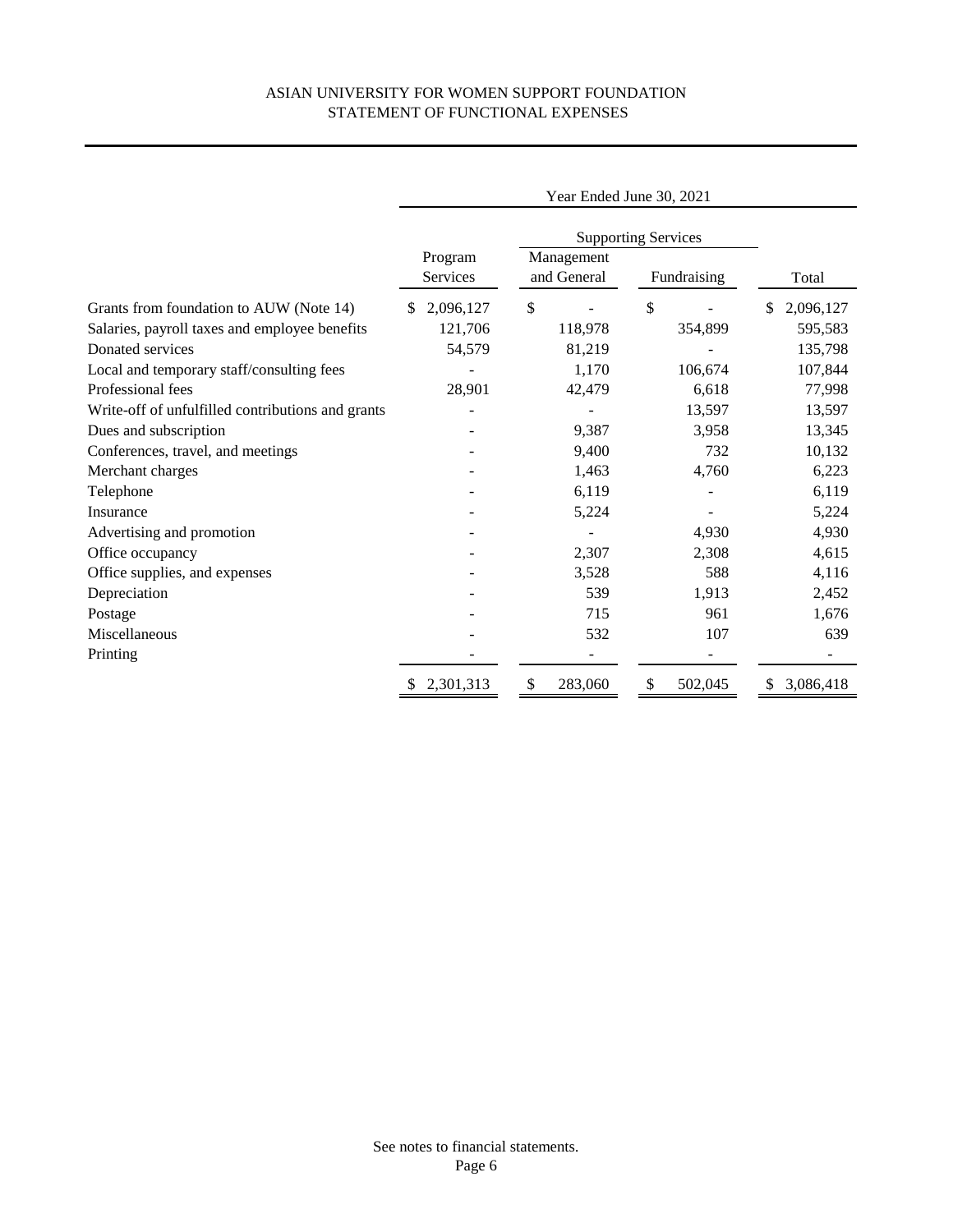#### **ASIAN UNIVERSITY FOR WOMEN SUPPORT FOUNDATION STATEMENT OF FUNCTIONAL EXPENSES**

|                                                   | Year Ended June 30, 2020 |                            |                |                |  |  |  |
|---------------------------------------------------|--------------------------|----------------------------|----------------|----------------|--|--|--|
|                                                   |                          | <b>Supporting Services</b> |                |                |  |  |  |
|                                                   | Program<br>Services      | Management<br>and General  | Fundraising    | Total          |  |  |  |
| Grants from foundation to AUW (Note 14)           | 2,274,656<br>S.          | \$                         | \$             | 2,274,656<br>S |  |  |  |
| Salaries, payroll taxes and employee benefits     |                          | 140,896                    | 546,478        | 687,374        |  |  |  |
| Donated services                                  |                          | 205,792                    |                | 205,792        |  |  |  |
| Local and temporary staff/consulting fees         |                          |                            | 84,071         | 84,071         |  |  |  |
| Professional fees                                 |                          | 60,720                     | 32,790         | 93,510         |  |  |  |
| Write-off of unfulfilled contributions and grants |                          |                            | 358,788        | 358,788        |  |  |  |
| Dues and subscription                             |                          | 3,983                      | 599            | 4,582          |  |  |  |
| Conferences, travel, and meetings                 |                          | 10,318                     | 65,752         | 76,070         |  |  |  |
| Merchant charges                                  |                          | 682                        | 2,004          | 2,686          |  |  |  |
| Telephone                                         |                          | 11,406                     | 389            | 11,795         |  |  |  |
| Insurance                                         |                          | 7,744                      | 265            | 8,009          |  |  |  |
| Advertising and promotion                         |                          |                            | 1,988          | 1,988          |  |  |  |
| Office occupancy                                  |                          | 68,170                     | 68,171         | 136,341        |  |  |  |
| Office supplies, and expenses                     |                          | 9,950                      | 1,953          | 11,903         |  |  |  |
| Depreciation                                      |                          | 1,726                      | 6,128          | 7,854          |  |  |  |
| Postage                                           |                          | 4,606                      | 778            | 5,384          |  |  |  |
| Miscellaneous                                     |                          | 5,708                      |                | 5,708          |  |  |  |
| Printing                                          |                          | 825                        | 4,280          | 5,105          |  |  |  |
|                                                   | 2,274,656                | 532,526<br>S               | 1,174,434<br>S | 3,981,616<br>S |  |  |  |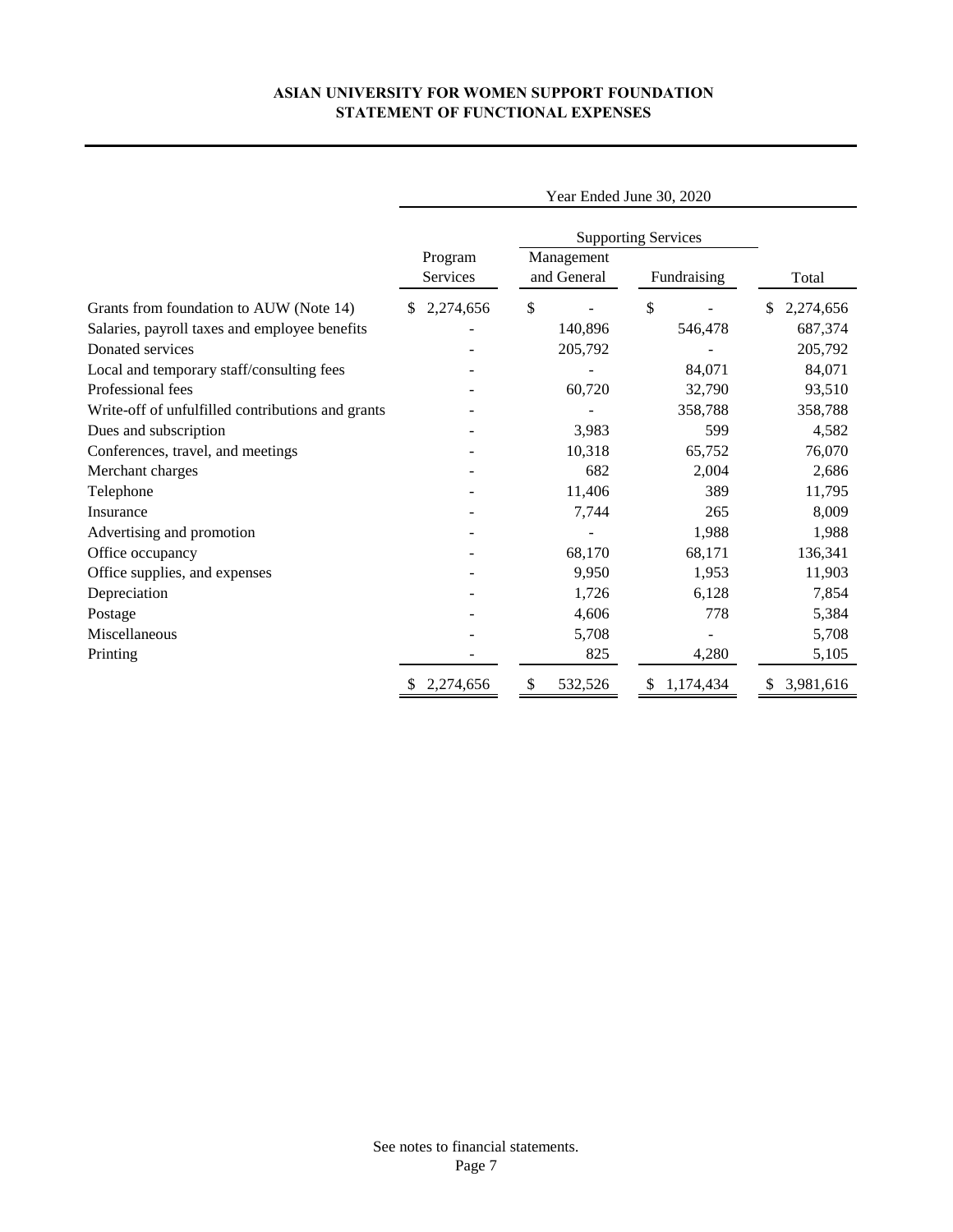#### **ASIAN UNIVERSITY FOR WOMEN SUPPORT FOUNDATION STATEMENTS OF CASH FLOWS**

|                                                      | Years Ended June 30,      |                  |  |
|------------------------------------------------------|---------------------------|------------------|--|
|                                                      | 2021                      | 2020             |  |
| <b>CASH FLOWS FROM OPERATING ACTIVITIES</b>          |                           |                  |  |
| Change in net assets                                 | $\mathbb{S}$<br>9,881,343 | \$<br>(697, 058) |  |
| Adjustments to reconcile change in net assets        |                           |                  |  |
| to net cash provided by operating activities:        |                           |                  |  |
| Discount on contributions and grants receivable      | 120,775                   | (162,200)        |  |
| Depreciation                                         | 2,452                     | 7,854            |  |
| Loss on disposal of fixed asset                      |                           | 3,798            |  |
| Net realized and unrealized gains on investments     | (471, 778)                | (9,985)          |  |
| Provision for bad debt                               | 13,597                    | 358,789          |  |
| (Increase) decrease in operating assets:             |                           |                  |  |
| Contributions and grants receivable                  | (1,140,187)               | 2,320,718        |  |
| Interest receivable                                  | 1,774                     | (2,852)          |  |
| Prepaid expenses and other assets                    | (326)                     | 22,034           |  |
| Increase (decrease) in operating liabilities:        |                           |                  |  |
| Accounts payable and accrued expenses                | (64, 936)                 | 43,915           |  |
| Net cash provided by operating activities            | 8,342,714                 | 1,885,013        |  |
| <b>CASH FLOWS FROM INVESTING ACTIVITIES</b>          |                           |                  |  |
| Purchase of property and equipment                   |                           | (10, 967)        |  |
| Proceeds from sale of investments                    | 645,219                   |                  |  |
| Purchase of investments                              | (10, 489, 360)            | (1,462,626)      |  |
| Net cash used by investing activities                | (9,844,141)               | (1,473,593)      |  |
| Net increase (decrease) in cash and cash equivalents | (1,501,427)               | 411,420          |  |
| CASH AND CASH EQUIVALENTS - BEGINNING OF YEAR        | 2,143,644                 | 1,732,224        |  |
| CASH AND CASH EQUIVALENTS - END OF YEAR              | \$<br>642,217             | \$<br>2,143,644  |  |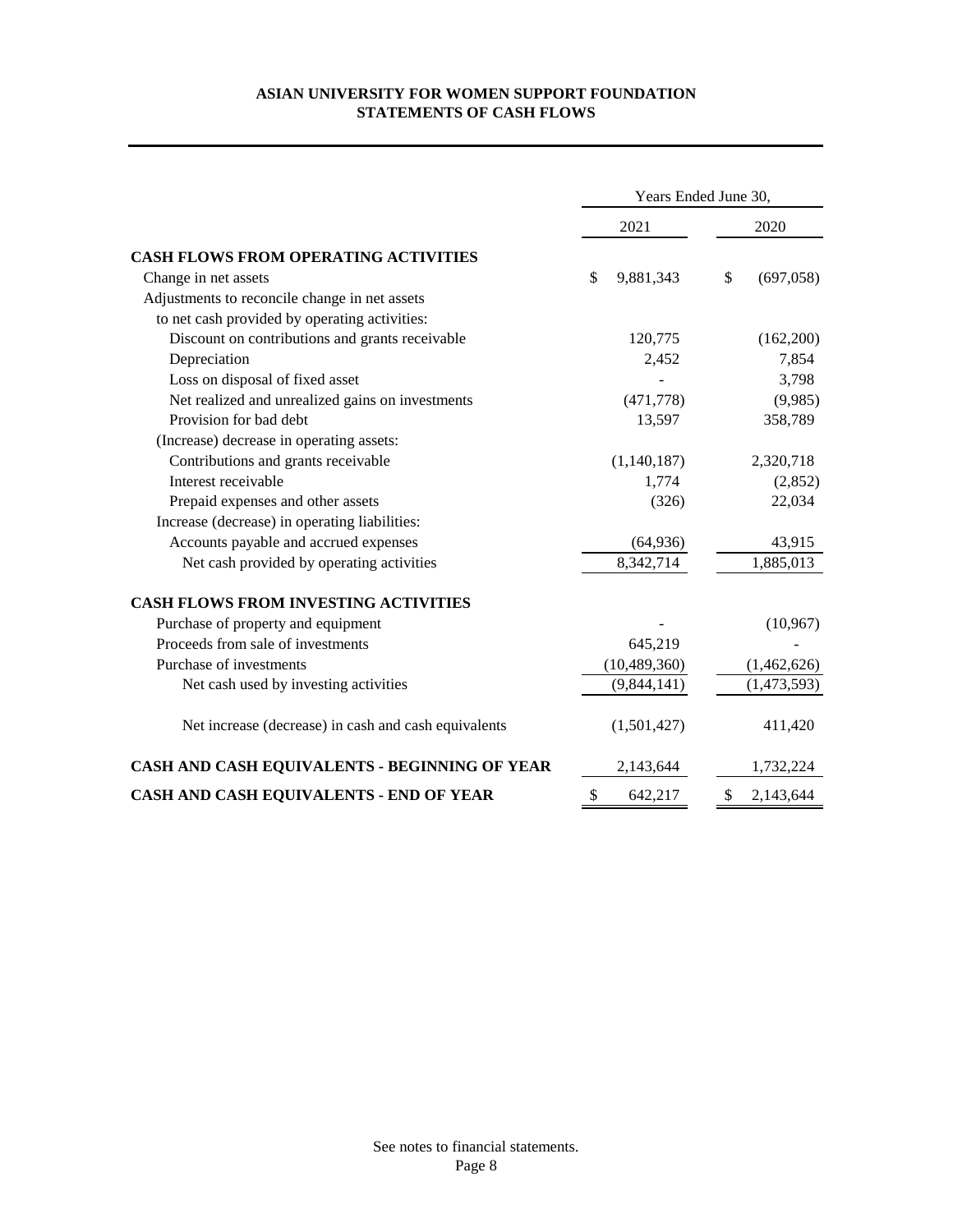### **1. NATURE OF ACTIVITIES**

Asian University for Women Support Foundation (the "Organization") is a non-profit organization located in Cambridge, Massachusetts. Incorporated in 2001, the Organization is the principal agency responsible for longterm strategy, planning and mobilization of resources for the Asian University for Women (the "University"). The University is a liberal arts university located in Chittagong, Bangladesh, which educates talented women from across Asia and the Middle East to be the region's next generation of women leaders. As the majority of its students are on full scholarship, the University requires significant philanthropic support, which the Organization provides.

The Government of Bangladesh has donated to the University approximately 140 acres of land in Chatttogram for construction of a permanent campus. An initial master plan for a purpose-built campus has been developed by Moshe Safdie Architects. The University has been seeking funds to support both continued planning for campus development as well as construction of individual buildings contemplated under the evolving campus plan.

# **2. SUMMARY OF SIGNIFICANT ACCOUNTING POLICIES**

#### **Method of Accounting –**

The financial statements of the Organization have been prepared on the accrual basis of accounting. Accordingly, assets are recorded when the Organization obtains the rights of ownership or is entitled to claim receipt, and liabilities are recorded when the obligation is incurred.

#### **Use of Estimates –**

The preparation of financial statements in conformity with U.S. generally accepted accounting principles requires management to make estimates and assumptions that affect certain reported amounts and disclosures. Accordingly, actual results could differ from those estimates.

#### **Date of Management's Review –**

Subsequent events have been evaluated through February 24, 2022, the date the financial statements were available to be issued.

#### **Risks and Uncertainties –**

As a result of the continued spread of the COVID-19 coronavirus (COVID-19), economic uncertainties have arisen which may impact the Organization's 2022 operating results. The COVID-19 outbreak is disrupting supply chains and affecting production and sales across a range of industries. The extent of the impact on operational and financial performance will depend on certain developments, including the duration and spread of the outbreak, and impact on existing donors and employees, all of which are uncertain and cannot be predicted. At this point, the extent to which COVID-19 may impact the Organization's financial condition or results of operations is uncertain.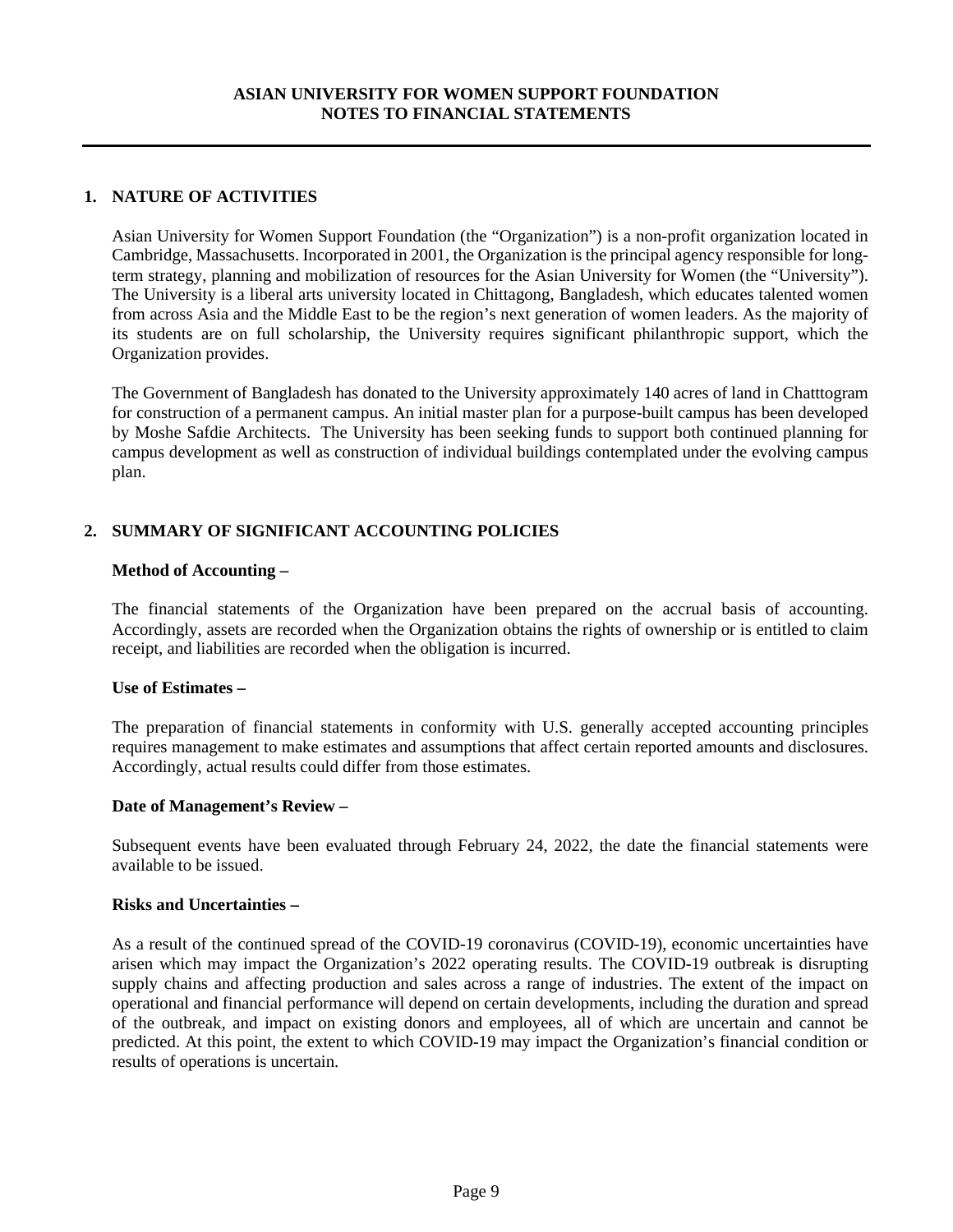#### **Cash and Cash Equivalents –**

The Organization considers all short-term highly-liquid investments, such as money market funds and highlyliquid debt instruments, purchased with a maturity of three months or less, to be cash equivalents, except for cash and short-term investments managed by the Organization as part of their long-term investment strategies.

#### **Contributions and Grants Receivable**

Contributions and grants receivable consist of unconditional promises to give to be collected over a donor specified term. The Organization uses the allowance method to account for uncollectible contributions and grants receivable. The allowance is based on management's estimate of possible bad debts. Management believes that all contributions receivable are fully collectible; therefore, there was no allowance for uncollectible contributions and grants receivable at June 30, 2021 and 2020. During the year ended June 30, 2021, the Organization collected \$3,672,037 related to prior year unfulfilled contributions and grants.

The Organization discounts contributions and grants that are not due within one year to their present value at a rate of 3%. These discounts are ratably amortized over the life of the contribution and grants receivable and are recorded as contributions and grants in the statements of activities.

#### **Investments –**

Investments are reported at fair value based on current market prices. Dividend income is recorded as received or, in the case of dividends which are reinvested, at the time of reinvestment. Interest income is recorded as earned. Net investment return is reported in the statements of activities and consists of interest and dividend income, realized and unrealized capital gains and losses, less external and direct internal investment expenses. Interest, dividends, and gains and losses on investments are reflected in the statements of activities as increases and decreases in net assets without donor restrictions unless their use is restricted by donor stipulation or by law. Gains and other investment income that are limited to specific uses by donor-imposed restrictions are reported as increases in net assets without donor restrictions if the restrictions expire in the fiscal year in which gains, and other investment income are recognized. All other donor restricted gains and other investment income are reported as increases in net assets with donor restrictions. When a net asset expires, net assets with donor restrictions are reclassified to net assets without donor restrictions.

#### **Fair Value of Financial Instruments –**

The Organization follows ASC 820-10, *Fair Value Measurements*, which applies to reported balances that are required or permitted to be measured at fair market value under an existing accounting pronouncement. ASC 820-10 emphasizes that fair value is a market-based measurement, not an entity-specific measurement. Therefore, a fair value measurement should be determined based on the assumptions that market participants would use in pricing the asset or liability and establishes a fair value hierarchy. The fair value hierarchy consists of three levels of inputs that may be used to measure fair value as follows:

Level 1 – Inputs that utilize quoted prices (unadjusted) in active markets for identical assets or liabilities that the Organization has the ability to access.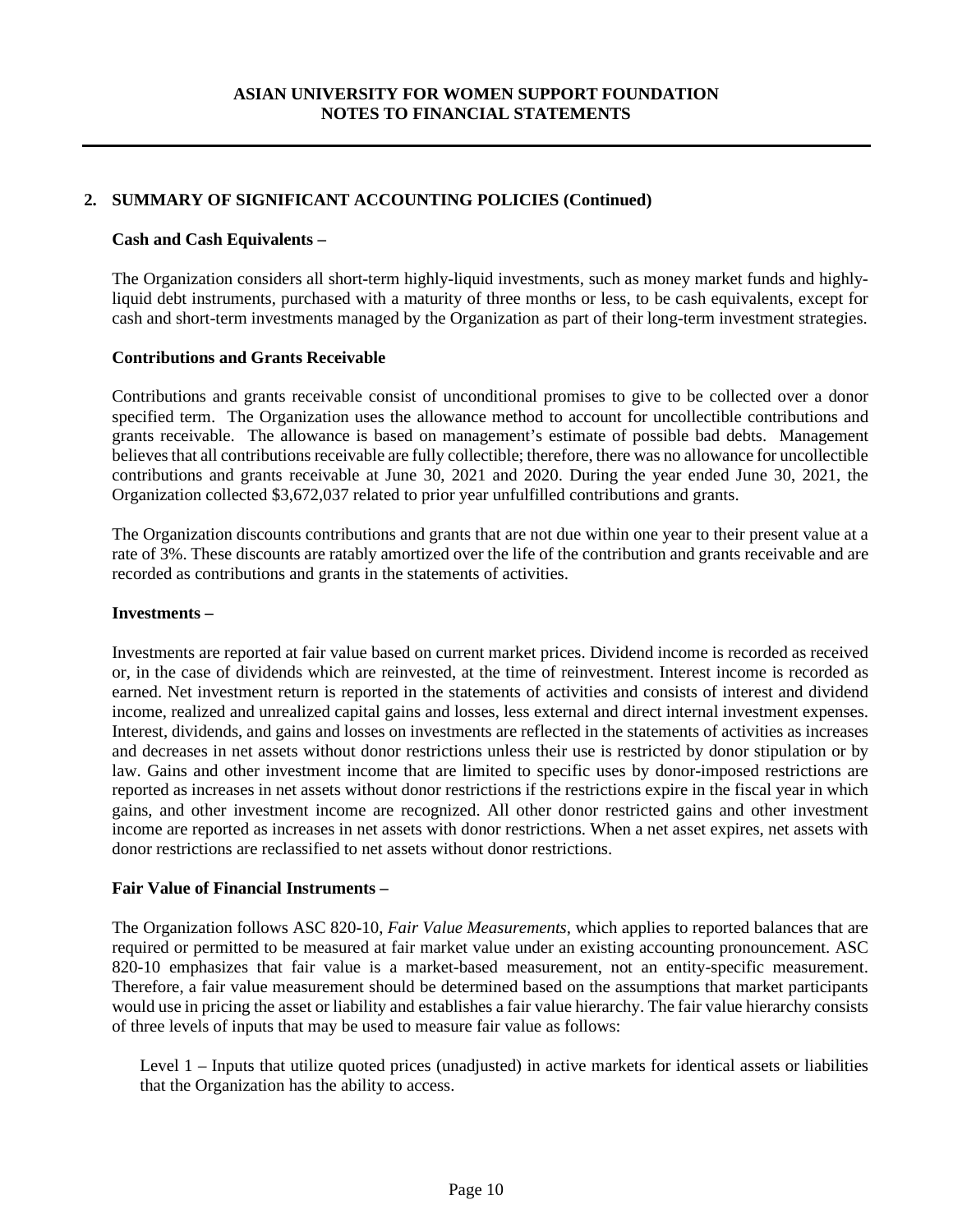#### **Fair Value of Financial Instruments (Continued) –**

Level 2 – Inputs that include quoted prices for similar assets and liabilities in active markets and inputs that are observable for the assets and liabilities, either directly or indirectly, for substantially the full term of the financial instrument. Fair values for these instruments are estimated using pricing models, quoted prices of securities with similar characteristics, or discounted cash flows.

Level 3 – Inputs that are unobservable inputs for the asset or liability, which are typically based on an entity's own assumptions, as there is little, if any, related market activity.

In instances where the determination of the fair value measurement is based on inputs from different levels of the fair value hierarchy, the level in the fair value hierarchy within which the entire fair value measurement falls is based on the lowest level input that is significant to the fair value measurement in its entirety.

ASC 825-10, *Financial Instruments*, permits an entity to measure many financial instruments and certain other assets and liabilities at fair value on an instrument-by-instrument basis. The Organization has not adopted any of the additional fair value options allowed in the standard. Management has determined that the fair value of its financial instruments not carried at fair value, including cash, receivables, prepaid expenses, payables, and accrued expenses are substantially equivalent to their carrying values as of June 30, 2021 because of their relatively short-term nature.

Certain investments are measured using the net asset value (NAV) as a practical expedient to estimate fair value. The NAV is based on the fair value of the underlying investments held by the fund less its liabilities. These investments measured using the NAV practical expedient in *Fair Value Measurement (Topic 820)* are exempt from categorization in the fair value hierarchy.

#### **Property and Equipment –**

Property and equipment acquired are recorded at cost. Depreciation is provided for by the straight-line method over estimated useful lives, which range from three to five years. Property and equipment purchased for the benefit of the University have been expensed.

#### **Net Assets –**

Net assets, revenues, gains, and losses are classified based on the existence or absence of donor- or grantorimposed restrictions. Accordingly, net assets and changes therein are classified and reported as follows:

*Net Assets Without Donor Restrictions* – Net assets available for use in general operations and not subject to donor (or certain grantor) restrictions.

*Net Assets With Donor Restrictions* – Net assets subject to donor-imposed restrictions. Some donor (or certain grantor) imposed restrictions are temporary in nature, such as those that will be met by the passage of time or other events specified by the donor. Other donor-imposed restrictions are perpetual in nature, where the donor stipulates that resources be maintained in perpetuity. Donor-imposed restrictions are released when a restriction expires, that is, when the stipulated time has elapsed, when the stipulated purpose for which the resource was restricted has been fulfilled, or both.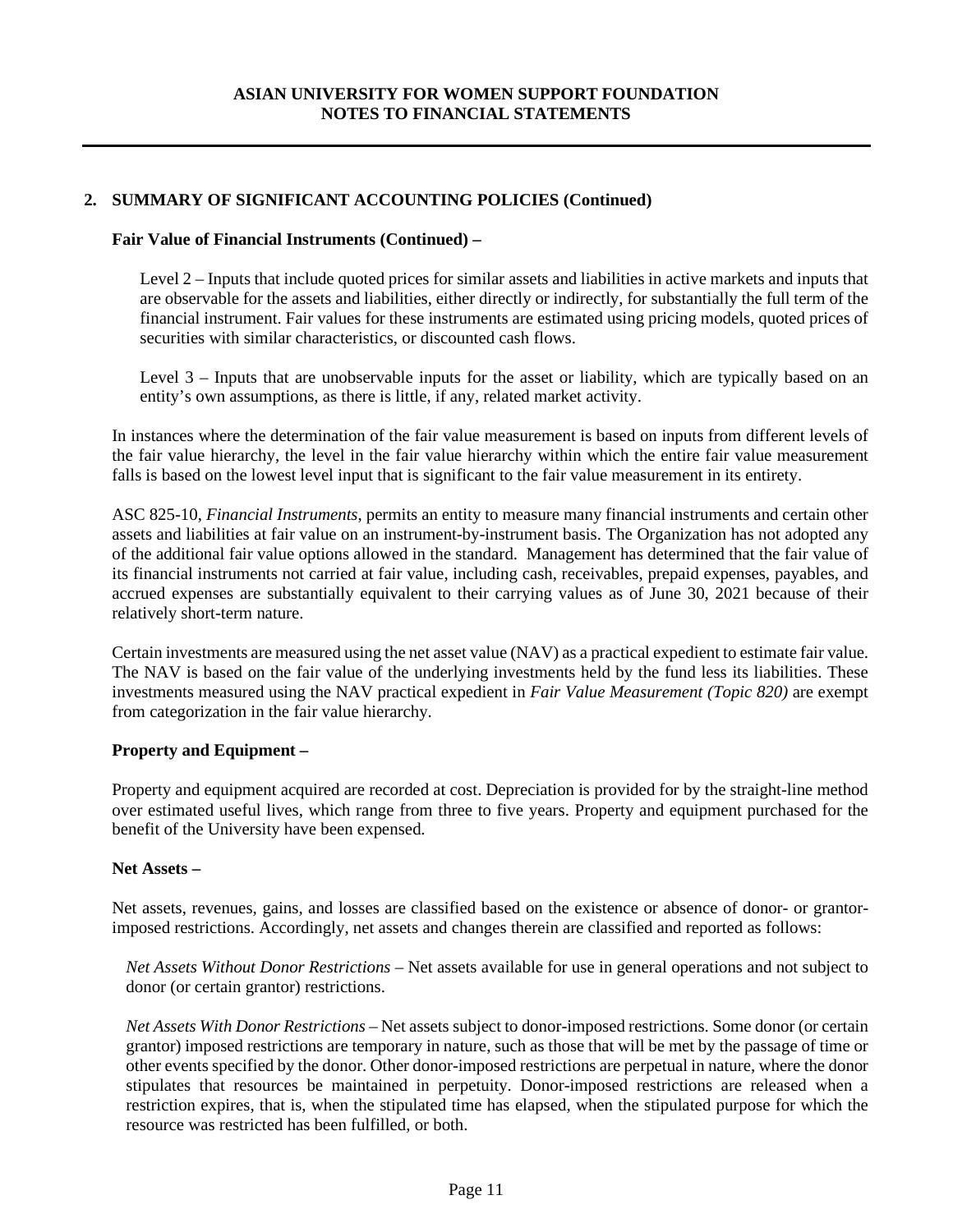#### **Net Assets (Continued) –**

The Organization reports contributions restricted by donors as increases in net assets without donor restriction if the restrictions expire (that is, when a stipulated time restriction ends or purpose restriction is accomplished) in the reporting period in which the revenue is recognized. All other donor-restricted contributions are reported as increases in net assets with donor restrictions, depending on the nature of the restrictions. When a restriction expires, net assets with donor restrictions are reclassified to net assets without donor restrictions and reported in the statements of activities as net assets released from restrictions.

#### **Contributions and Grants –**

Contributions, including grants, are recognized when cash, securities or other assets, an unconditional promise to give, or notification of a beneficial interest is received. All contributions are considered to be available for unrestricted use unless specifically restricted by the donor. Amounts received that are designated for future periods or restricted by the donor for specific purposes are reported as increases in net assets with donor restrictions. Contributions that are restricted by the donor are reported as increases in net assets without donor restrictions if the restrictions expire in the fiscal year in which the contribution is recognized. When a restriction expires, net assets with donor restrictions are reclassified to net assets without donor restrictions and reported in the statements of activities as net assets released from restrictions. Conditional promises to give are not recognized until the conditions on which they depend have been substantially met.

#### **Non-Cash Contributions –**

The Organization's non-cash donations consist primarily of donated advertising and professional services. Donations of advertising and professional services are recorded at their estimated fair market value based on the current fee schedule of the donor at the date of receipt and are reflected as both a contribution and expense in the statements of activities. For the years ended June 30, 2021 and 2020, donated services totaled \$135,798 and \$255,537, respectively.

#### **Paycheck Protection Program Loan –**

The Organization was granted two \$102,800 loans under the Paycheck Protection Program (PPP) administered by a Small Business Administration (SBA) approved partner. The loans are uncollateralized and are fully guaranteed by the Federal government. The Organization initially recorded the loans as refundable advances and subsequently recognized grant revenue in accordance with guidance for conditional contributions; that is, once the measurable performance or other barrier and right of return of the PPP loans no longer existed. The Organization has recognized \$102,800 as contributions and grants revenue in each of the years ended June 30, 2021 and 2020.

#### **Functional Expenses –**

The Organization allocates expenses on a functional basis among its programs and supporting services. Supporting services are those related to operating and managing the Organization and its programs on a dayto-day basis and are composed of the following:

*Management and general* – includes all activities related to the Organization's internal management and accounting for program services.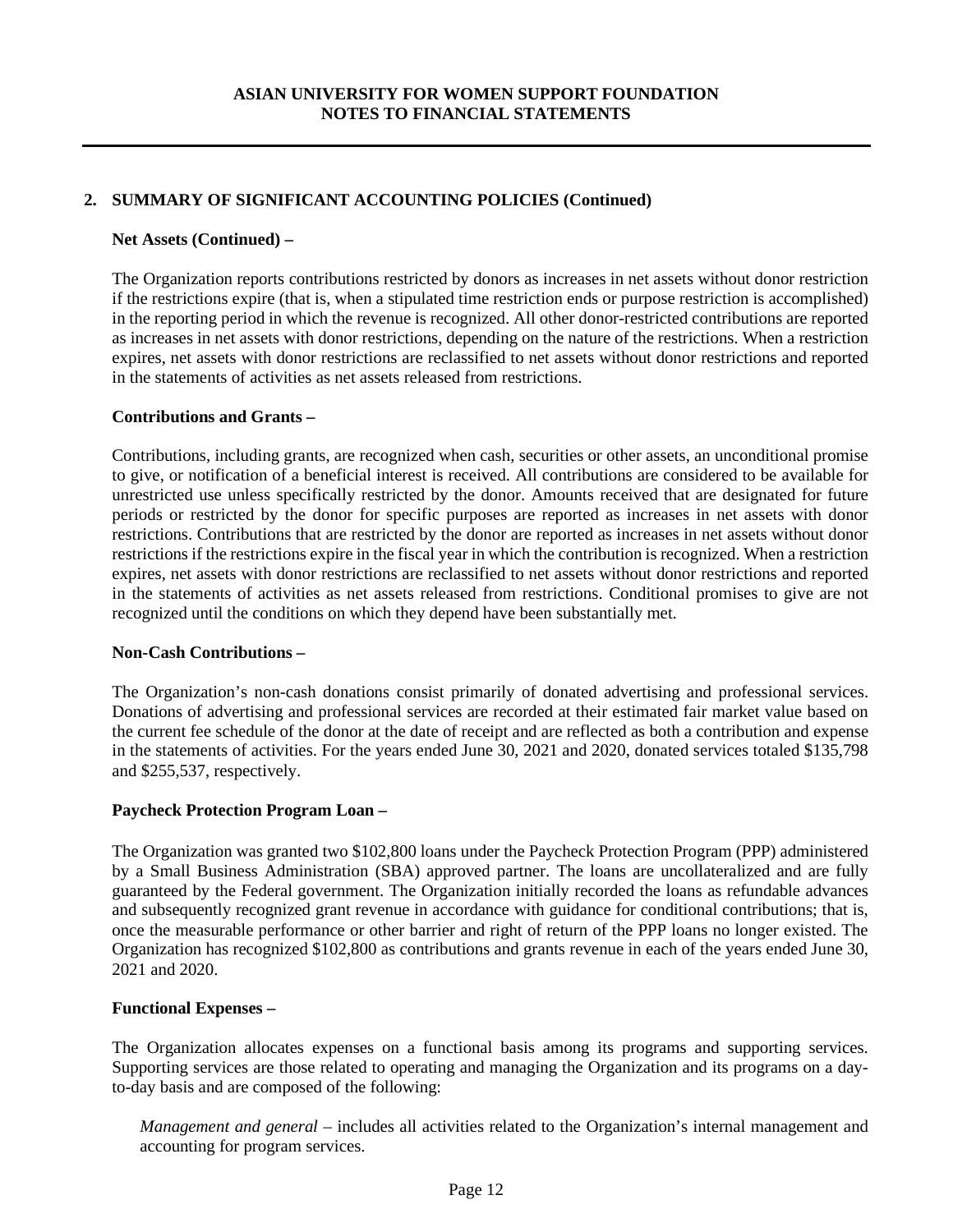#### **Functional Expenses (Continued) –**

*Fundraising* – includes activities related to maintaining contributor information, writing grant proposals, distribution of materials and other similar projects related to the procurement of funds for the Organization's programs.

Expenses are applied directly to programs where applicable or allocated on a reasonable and consistent basis. The expenses of the Organization that are allocated include salaries, payroll taxes and benefits, insurance, occupancy, professional fees and other administrative costs which are allocated based upon estimates of time and effort. A substantial amount of the Organization's expenses represents grants to the University and are directly related to its program activities which are made up of undergraduate, access and pre-access academy programs. Program services expenses as provided herein do not include other expenditures funded directly by the University from (i) tuition income and (ii) contributions directly received from entities other than the Organization. The University's program expenses include salaries and related taxes and benefits, occupancy and maintenance costs, costs directly related to student affairs including food expenditures, insurance and professional fees, and other general and administrative expenses.

#### **Income Taxes –**

The Organization has been recognized by the Internal Revenue Service as exempt from federal income taxes under Section 501(c)(3) of the Internal Revenue Code. The Organization is required to file a Return of Organization Exempt from Income Tax (Form 990) with the IRS. In addition, the Organization is subject to income tax on net income that is derived from business activities that is unrelated to its exempt purpose. Unrelated business income would be taxable according to applicable Internal Revenue Code sections. The Organization has no unrelated business income for the years ended June 30, 2021 and 2020.

The Organization regularly reviews and evaluates its tax positions taken in its filed returns and recognizes the benefit from a tax position only of it is more likely than not that the position would be sustained upon audit based solely on the technical merits of the tax position. The Organization accrues interest and penalties on uncertain tax positions as a component of the provision for income taxes.

The Organization files federal, New York, and Massachusetts tax returns. The statute of limitations for these jurisdictions is generally three years. The Organization has no returns under examination as of June 30, 2021.

#### **Advertising Expense –**

Advertising costs are expensed as incurred and totaled \$4,930 and \$1,988 for the years ended June 30, 2021 and 2020, respectively.

#### **Reclassifications –**

Certain amounts in the prior year's financial statements have been reclassified for comparative purposes to conform to the presentation in the current year's financial statements. These reclassifications have no effect on previously reported change in net assets.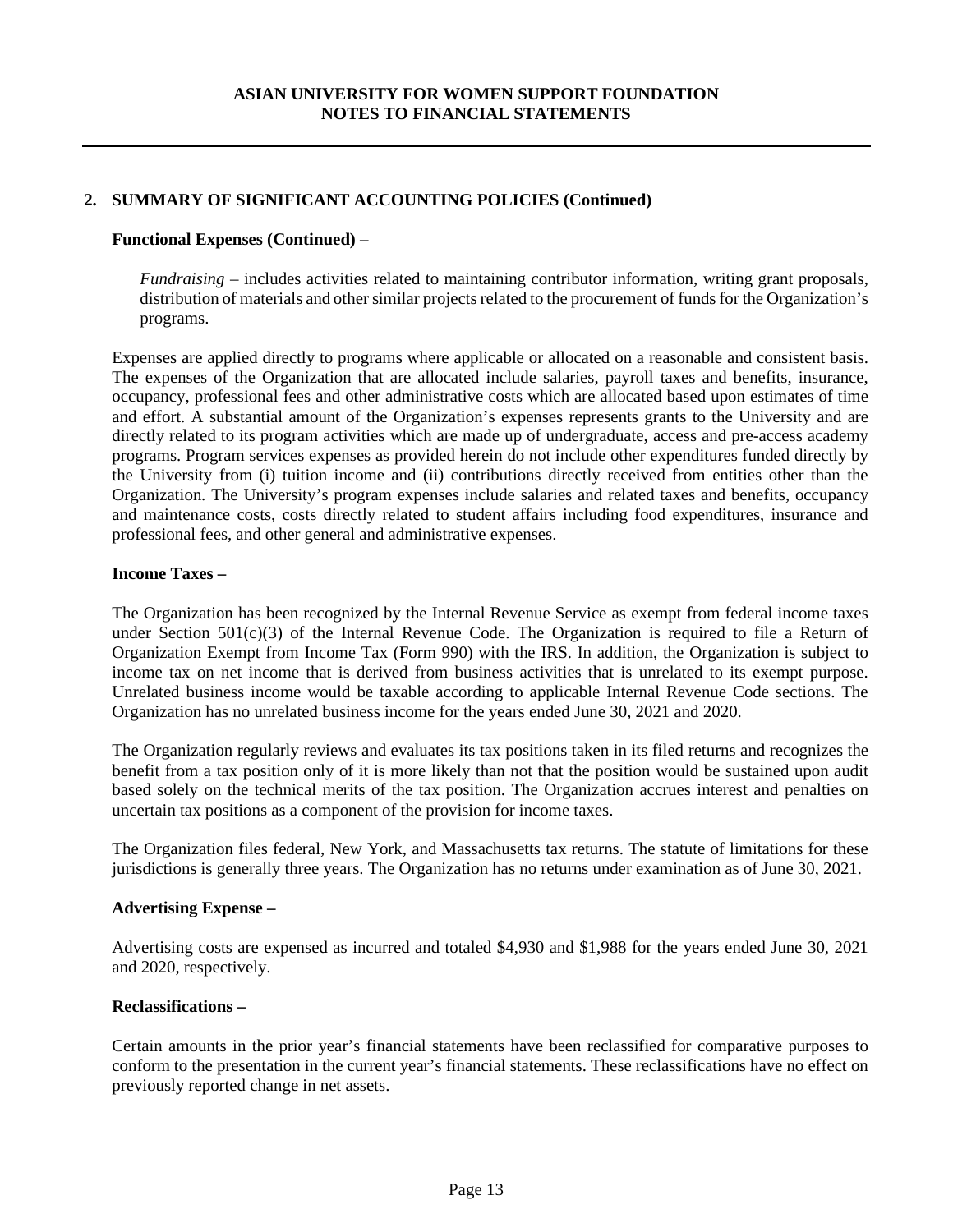### **3. CONCENTRATIONS OF CREDIT AND MARKET RISK**

Financial instruments that potentially subject the Organization to concentrations of credit and market risks consist primarily of cash and cash equivalents, contributions and grants receivable, and investments.

#### **Cash and Cash Equivalents –**

The Organization maintains its cash in bank deposit accounts, which at times may exceed federally insured limits. The Organization has not experienced any losses in such accounts and believes it is not exposed to any significant credit risks on cash and cash equivalents.

#### **Contributions and Grants Receivable –**

Credit risk associated with contributions and grants receivable is considered to be limited because substantial portions of the outstanding amounts due are from, individuals, foundations, and other non-profits supportive of the Organization's mission. At June 30, 2021, the Organization had five major contributors or grantors who accounted for approximately 80% of the Organization's contributions and grants receivable balance. At June 30, 2020, 30% of contributions and grants receivable were due from two contributors or grantors. For the year ended June 30, 2021, the Organization had one contributor who accounted for approximately 53% of contributions and grants revenue of which 39% was related to the campus project and remaining amount was for operations. For the year ended June 30, 2020 27% of contributions and grants revenue was related to one contributor of which the full amount was for operations.

#### **Investments –**

The Organization invests in securities which are exposed to market and credit risk. Due to the level of risk associated with such investments and the level of uncertainty related to changes on the value of such investments, it is at least reasonably possible that changes in the near term could materially affect investment balances and the amounts reported in the financial statements.

#### **4. LIQUIDITY AND AVAILABILITY**

The following table reflects the Organization's financial assets as of June 30, 2021 and 2020, reduced by amounts not available for general expenditure within one year. Financial assets are considered unavailable when illiquid or not convertible to cash within one year or because the donor has set aside the funds for a specific time period or purpose.

The Organization receives significant contributions and grants with donor restrictions. The Organization regularly monitors liquidity required to meet its operating needs. For purposes of analyzing resource available to meet general expenditures, such as operating expenses and program grants, over a twelve-month period, the Organization considers all expenditures related to its ongoing activities. The Organization has a policy to maintain liquid financial assets on an ongoing basis sufficient to cover ninety-days of general expenditures.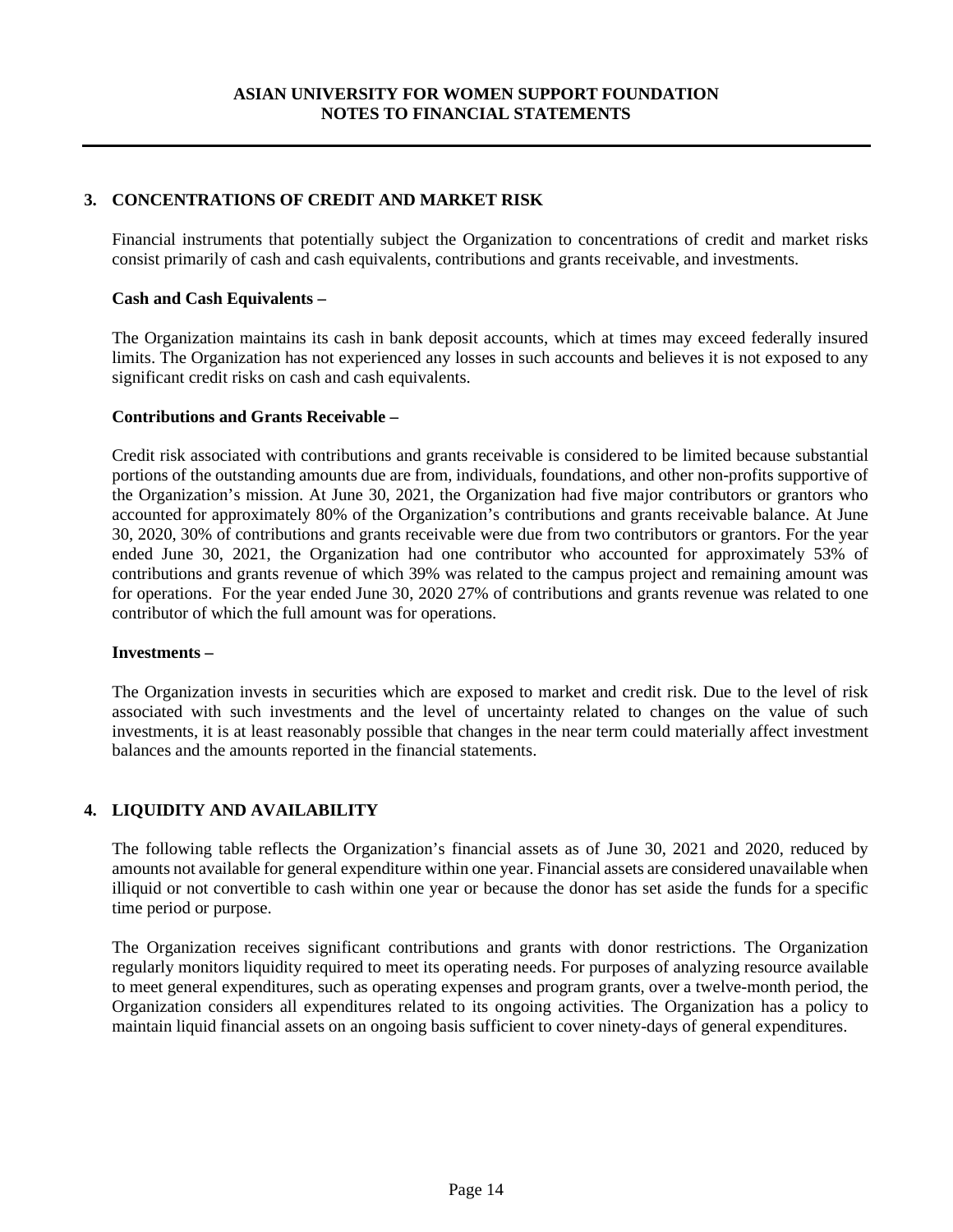### **ASIAN UNIVERSITY FOR WOMEN SUPPORT FOUNDATION NOTES TO FINANCIAL STATEMENTS**

# **4. LIQUIDITY AND AVAILABILITY (Continued)**

|                                                              | June 30,       |                 |  |  |
|--------------------------------------------------------------|----------------|-----------------|--|--|
|                                                              | 2021           | 2020            |  |  |
| Financial assets:                                            |                |                 |  |  |
| Cash and cash equivalents                                    | \$<br>642,217  | \$<br>2,143,644 |  |  |
| Contributions and grants receivable, less discount           | 5,459,503      | 4,453,688       |  |  |
| Investments                                                  | 19, 151, 720   | 8,835,801       |  |  |
| Interest receivable                                          | 8,749          | 10,523          |  |  |
| Financial assets, at year end                                | 25,262,189     | 15,443,656      |  |  |
| Less those unavailable for general expenditure               |                |                 |  |  |
| within on year, due to:                                      |                |                 |  |  |
| Net assets restricted for time or purpose                    | 13,331,988     | 9,096,913       |  |  |
| Net assets with donor restrictions for endowment, subject to |                |                 |  |  |
| spending policy and appropriation                            | 4,260,277      | 3,842,195       |  |  |
|                                                              | 17,592,265     | 12,939,108      |  |  |
| Financial assets available to meet cash needs for            |                |                 |  |  |
| general expenditures within one year                         | 7,669,924<br>S | \$<br>2,504,548 |  |  |

# **5. CONTRIBUTIONS AND GRANTS RECEIVABLE**

Contributions and grants receivable are due to be collected as follows:

| 2021          |           |     | 2020      |  |  |
|---------------|-----------|-----|-----------|--|--|
|               |           |     |           |  |  |
| <sup>\$</sup> | 2,227,709 | \$  | 2,473,957 |  |  |
|               | 3,496,133 |     | 2,123,295 |  |  |
|               | 5,723,842 |     | 4,597,252 |  |  |
|               | 264,339   |     | 143,564   |  |  |
| -S            | 5,459,503 | \$. | 4,453,688 |  |  |
|               |           |     | June 30,  |  |  |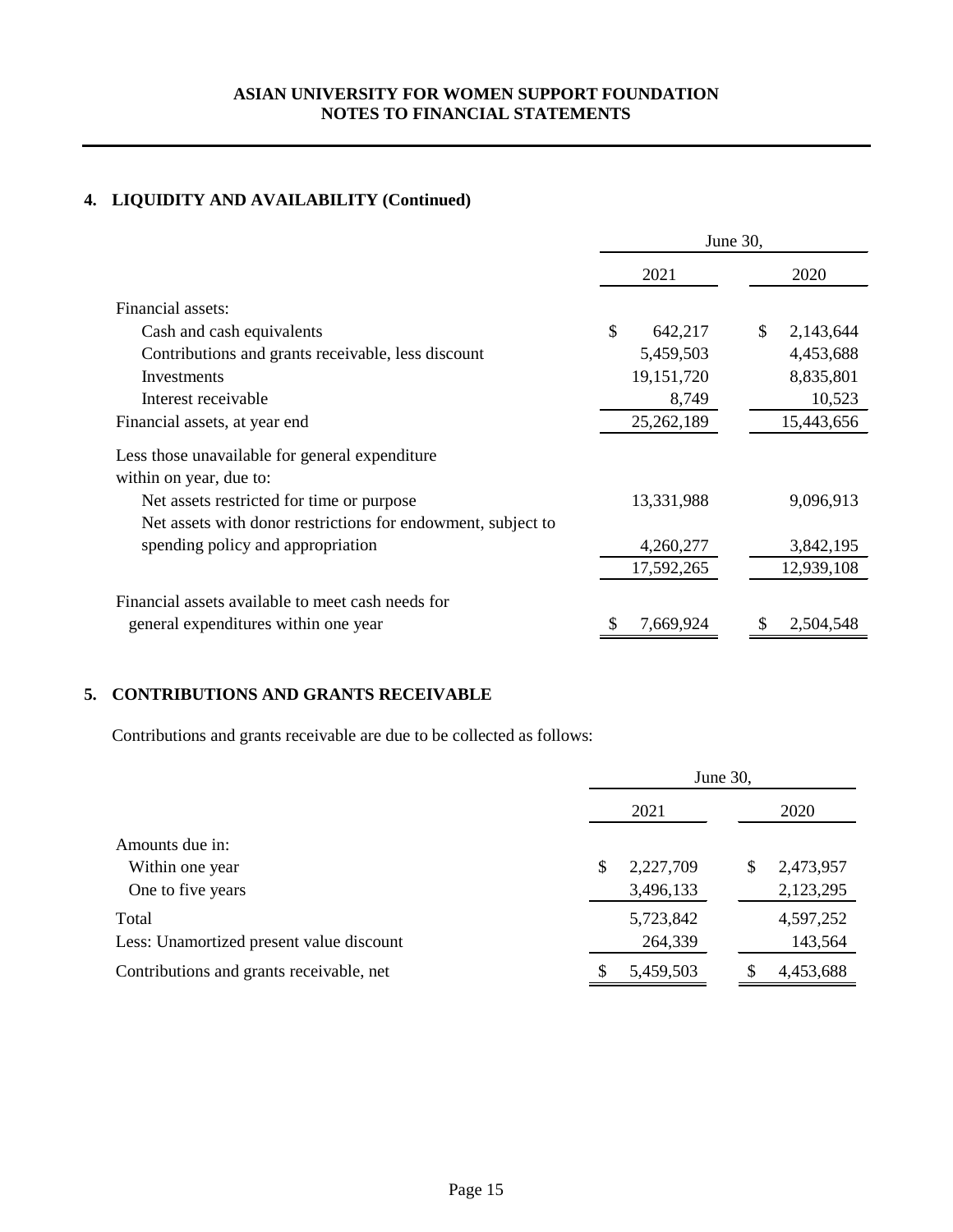### **6. INVESTMENTS**

Investments consist of the following:

|                          | June 30,          |                  |  |  |
|--------------------------|-------------------|------------------|--|--|
|                          | 2021              | 2020             |  |  |
| Money market funds       | 13,350,062<br>\$. | 3,937,183<br>\$. |  |  |
| Pooled investments       | 577,343           | 719,967          |  |  |
| Mutual funds             | 2,863,706         | 1,445,925        |  |  |
| Certifiicates of deposit | 2,360,609         | 2,732,726        |  |  |
| Total                    | 19, 151, 720      | 8,835,801        |  |  |

Net investment income consists of the following:

|                                   | Years Ended June 30, |          |    |          |  |
|-----------------------------------|----------------------|----------|----|----------|--|
|                                   |                      | 2021     |    | 2020     |  |
| Dividend and interest income      | S                    | 100,463  | \$ | 194,297  |  |
| Net realized and unrealized gains |                      | 471,778  |    | 9,985    |  |
| Investment expenses               |                      | (13,690) |    | (13,006) |  |
|                                   |                      | 558,551  |    | 191,276  |  |

#### **7. FAIR VALUE MEASUREMENTS**

The following tables summarize the Organization's fair value hierarchy for its financial assets measured at fair value on a recurring basis, using quoted prices in active market for identical assets (Level 1); significant other observable inputs (Level 2); and significant unobservable inputs (Level 3).

The following is a description of the valuation methodologies used for assets measured at fair value. There have been no changes in the methodologies used during the years ended June 30, 2021 and 2020.

*Money market funds* – The fair value of money market funds is the market value based on quoted market prices, when available, or market prices provided by recognized broker dealers. If listed prices or quotes are not available, fair value is based upon externally developed models that use unobservable inputs due to the limited market activity of the instrument.

*Mutual funds* – The fair value of mutual funds and domestic equity securities is the market value based on quoted market prices, when available, or market prices provided by recognized broker dealers.

*Certificates of deposit* – Measured at amortized cost, which approximates fair value.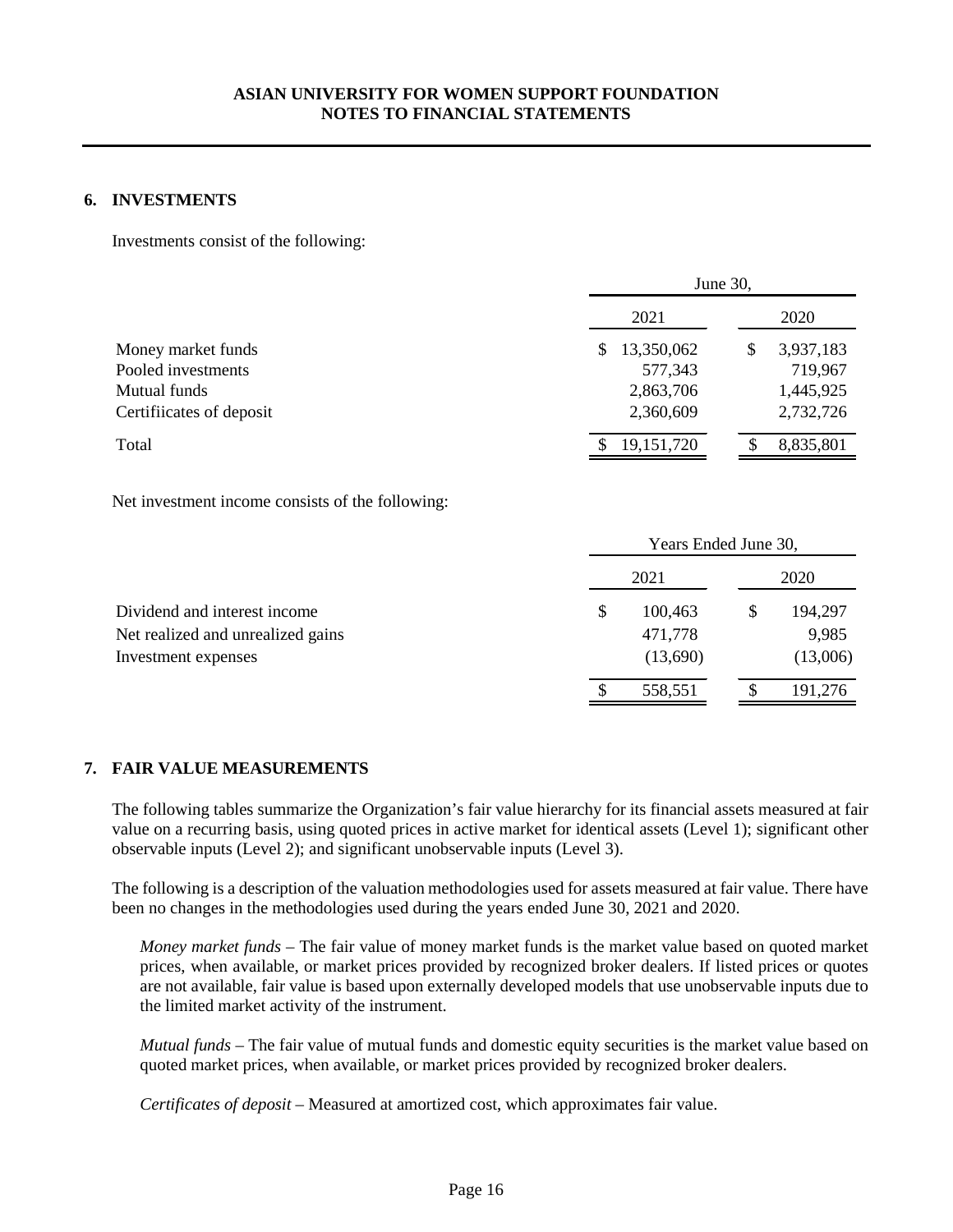# **7. FAIR VALUE MEASUREMENTS (Continued)**

|                                                  | Assets at Fair Value as of June 30, 2021 |            |               |         |         |                                          |    |              |
|--------------------------------------------------|------------------------------------------|------------|---------------|---------|---------|------------------------------------------|----|--------------|
| Description                                      |                                          | Level 1    |               | Level 2 | Level 3 |                                          |    | Total        |
| Money market funds                               | \$                                       | 13,350,062 | \$            |         | \$      |                                          |    | 13,350,062   |
| Mutual funds:                                    |                                          |            |               |         |         |                                          |    |              |
| Domestic                                         |                                          | 1,310,476  |               |         |         |                                          |    | 1,310,476    |
| Foreign                                          |                                          | 902,062    |               |         |         |                                          |    | 902,062      |
| <b>Bonds</b>                                     |                                          | 651,168    |               |         |         |                                          |    | 651,168      |
| Total mutual funds                               |                                          | 2,863,706  |               |         |         |                                          |    | 2,863,706    |
| Certificates of deposit                          |                                          | 2,360,609  |               |         |         |                                          |    | 2,360,609    |
| Investments measured in the fair value hierarchy | \$.                                      | 18,574,377 | \$            |         |         |                                          |    | 18,574,377   |
| Investments measured at net asset value (a)      |                                          |            |               |         |         |                                          |    | 577,343      |
| Total investments                                |                                          |            |               |         |         |                                          |    | 19, 151, 720 |
|                                                  |                                          |            |               |         |         | Assets at Fair Value as of June 30, 2020 |    |              |
| Description                                      |                                          | Level 1    |               | Level 2 |         | Level 3                                  |    | Total        |
| Money market funds                               | \$                                       | 3,937,183  | $\mathcal{S}$ |         | \$      |                                          | \$ | 3,937,183    |
| Mutual funds:                                    |                                          |            |               |         |         |                                          |    |              |
| Domestic                                         |                                          | 633,883    |               |         |         |                                          |    | 633,883      |
| Foreign                                          |                                          | 437,296    |               |         |         |                                          |    | 437,296      |
| <b>Bonds</b>                                     |                                          | 374,746    |               |         |         |                                          |    | 374,746      |
| Total mutual funds                               |                                          | 1,445,925  |               |         |         |                                          |    | 1,445,925    |
| Certificates of deposit                          |                                          | 2,732,726  |               |         |         |                                          |    | 2,732,726    |
| Investments measured in the fair value hierarchy | $\mathbb{S}$                             | 8,115,834  | \$            |         | \$      |                                          |    | 8,115,834    |
| Investments measured at net asset value (a)      |                                          |            |               |         |         |                                          |    | 719,967      |
| Total investments                                |                                          |            |               |         |         |                                          | \$ | 8,835,801    |

(a) In accordance with Subtopic 820-10, certain investments that were measured at NAV per share (or its equivalent) have not been classified in the fair value hierarchy. This class includes funds held and managed by an asset management firm. The Organization has an ownership share interest in the investment pool, which is valued on a monthly basis to market based on the net asset value per share.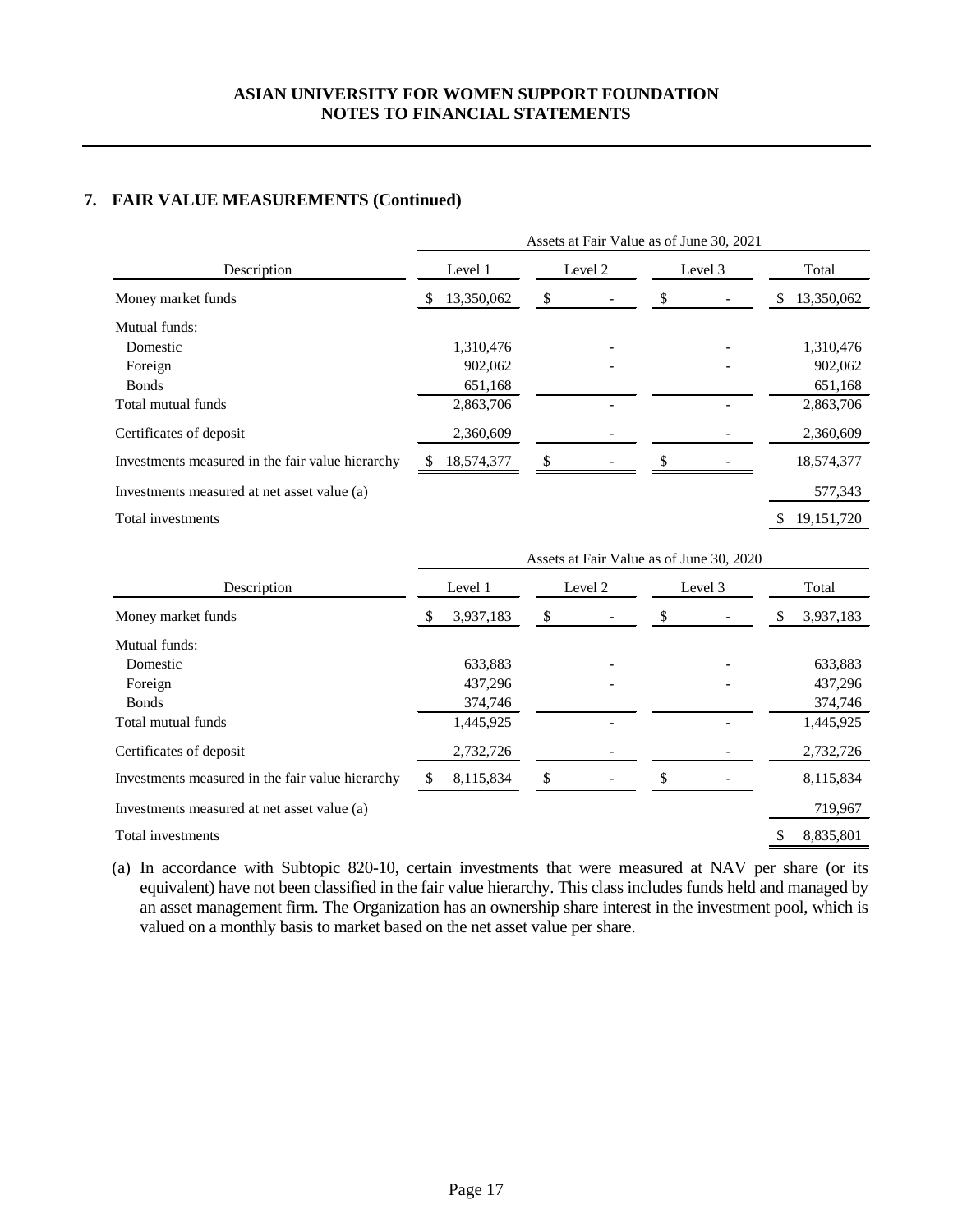#### **8. PROPERTY AND EQUIPMENT**

Property and equipment consist of the following:

|                                                      |    | June 30,        |    |                 |  |  |
|------------------------------------------------------|----|-----------------|----|-----------------|--|--|
|                                                      |    | 2021            |    | 2020            |  |  |
| Computer equipment<br>Less: Accumulated depreciation | \$ | 10,967<br>4,045 | \$ | 10,967<br>1,593 |  |  |
|                                                      | S  | 6,922           |    | 9,374           |  |  |

#### **9. ENDOWMENT FUNDS**

The Organization follows guidance on the net asset classifications and financial statement disclosures related to donor-restricted endowment funds for a nonprofit organization that is subject to an enacted version of the Uniform Prudent Management of Institutional Funds Act of 2006 (UPMIFA) which was enacted by the Commonwealth of Massachusetts effective June 30, 2009. As such, net assets associated with endowment funds are classified and reported based on the existence or absence of donor-imposed restrictions.

The Organization interpreted the UPMIFA as requiring the preservation of the fair value of the original gift as of the gift date of the donor-restricted endowment funds absent explicit donor stipulations to the contrary.

As a result of this interpretation, the Organization retains in perpetuity (a) the original value of gifts donated to the endowment, (b) the original value of subsequent gifts to the endowment, and (c) accumulations to the endowment made in accordance with the direction of the applicable donor gift instrument. The remaining portion of the donor-restricted endowment fund is classified as net assets with donor restrictions until those amounts are appropriated for expenditure by the Board in a manner that is consistent with the standards of prudence prescribed by UPMIFA and in accordance with the Organization's spending policy. The Organization's policy prohibits spending from underwater endowment funds.

In accordance with UPMIFA, the Organization considers the following factors in making a determination to appropriate or accumulate donor-restricted endowment funds: (1) the duration and preservation of the various funds, (2) the purposes of the donor-restricted endowment funds, (3) general economic conditions, (4) the possible effect of inflation and deflation, (5) the expected total return from income and the appreciation of investments, (6) other resources of the Organization, and (7) the Organization investment policies.

The Organization has investment and spending policies for endowment assets that endeavor to provide a stream of funding the Organization's operations while seeking to enhance the purchasing power of the endowment's assets. The Organization has a policy to make available during each fiscal year an amount equal to 5% of the rolling average of the market value for the preceding twelve quarters, and to provide for any net investment return in excess of amounts appropriated to be retained as part of the endowment fund as net assets with donor restrictions available for expenditure in future years.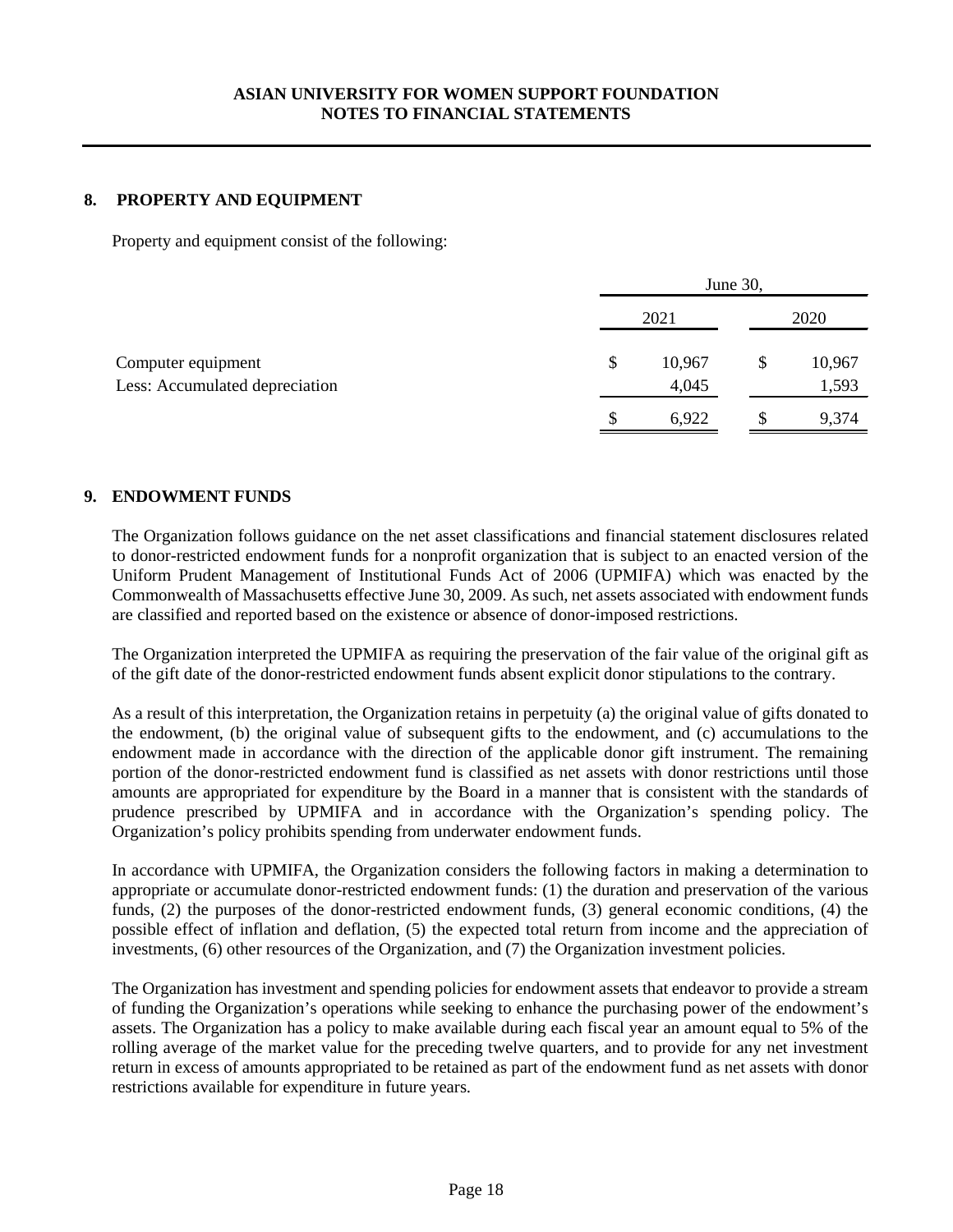# **9. ENDOWMENT FUNDS (Continued)**

Following is a summary of endowment net asset compensation by type of fund:

|                                        | Investment<br>Income Above<br>Original Gift<br>Amount |         | Investment<br>1n<br>Perpetuity |  | Total     |
|----------------------------------------|-------------------------------------------------------|---------|--------------------------------|--|-----------|
| Donor-restricted endowment funds, 2021 |                                                       | 638,397 | 3,621,880                      |  | 4,260,277 |
| Donor-restricted endowment funds, 2020 |                                                       | 262,195 | 3,580,000                      |  | 3,842,195 |

Following is a summary of the changes in donor restricted endowment net assets for the years ended June 30, 2021 and 2020:

|                                                                               | Investment<br>Income Above<br>Original Gift<br>Amount |                    | Investment<br>1n<br>Perpetuity |  | Total                               |
|-------------------------------------------------------------------------------|-------------------------------------------------------|--------------------|--------------------------------|--|-------------------------------------|
| Endowment net assets, June 30, 2019<br>Contributions<br>Net investment income | \$                                                    | 230,889<br>31,306  | \$<br>3,525,000<br>55,000      |  | \$<br>3,755,889<br>55,000<br>31,306 |
| Endowment net assets, June 30, 2020<br>Contributions<br>Net investment income |                                                       | 262,195<br>376,202 | 3,580,000<br>41,880            |  | 3,842,195<br>41,880<br>376,202      |
| Endowment net assets, June 30, 2021                                           |                                                       | 638,397            | 3,621,880                      |  | 4,260,277                           |

There were no endowment net assets without restriction at June 30, 2021 and 2020.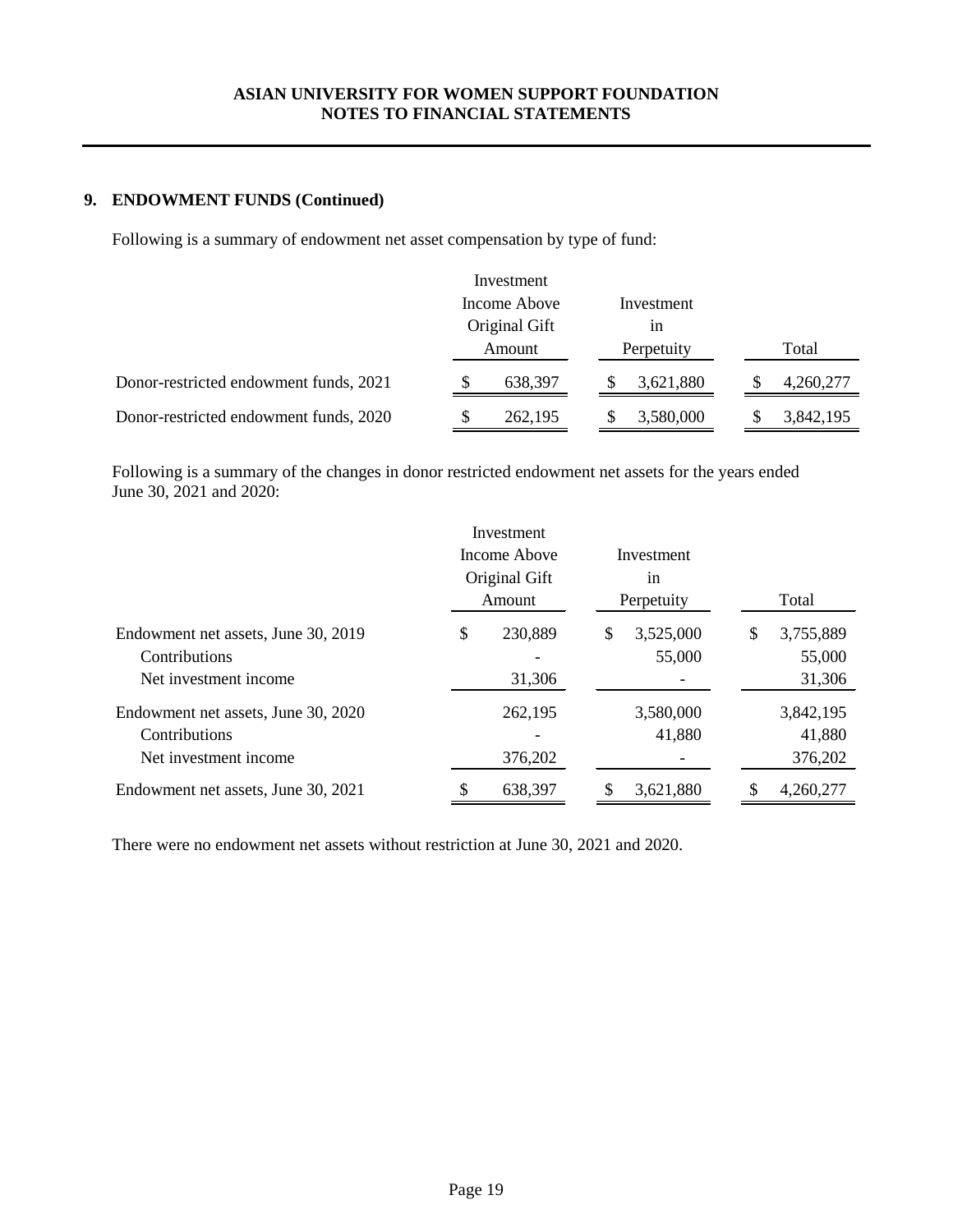#### **ASIAN UNIVERSITY FOR WOMEN SUPPORT FOUNDATION NOTES TO FINANCIAL STATEMENTS**

#### **10. NET ASSETS**

Net assets are as follows:

|                                                        | June 30,   |            |  |  |  |
|--------------------------------------------------------|------------|------------|--|--|--|
|                                                        | 2021       | 2020       |  |  |  |
| Without donor restrictions                             | 2,481,820  | 2,316,555  |  |  |  |
| With donor restrictions:                               |            |            |  |  |  |
| Subject to expenditure for future programs and periods | 13,331,988 | 8,900,968  |  |  |  |
| Subject to expenditure for campus project              | 5,122,520  | 255,544    |  |  |  |
| Endowment investment income above original gift amount | 638,397    | 262,195    |  |  |  |
| Endowment investment in perpetuity                     | 3,621,880  | 3,580,000  |  |  |  |
| Total net assets with donor restrictions               | 22,714,785 | 12,998,707 |  |  |  |
| Total net assets                                       | 25,196,605 | 15,315,262 |  |  |  |

### **11. DONATED SERVICES**

Donates services are reported at fair value and included the following:

|                        |    | Years Ended June 30, |    |         |  |  |
|------------------------|----|----------------------|----|---------|--|--|
|                        |    | 2021                 |    | 2020    |  |  |
| Advertising services   | \$ | 54,579               | \$ | 49,745  |  |  |
| Accounting             |    | 4,564                |    | 8,797   |  |  |
| Legal                  |    | 76,655               |    | 196,995 |  |  |
| Total donated services | S  | 135,798              | S  | 255,537 |  |  |

#### **12. RETIREMENT PLAN**

The Organization sponsors a defined contribution plan covering substantially all of its employees who meet certain eligibility requirements. The Organization, contributes a fixed percentage, as defined in the various agreements, of salaries for all participants. During the years ended June 30, 2021 and 2020, the Organization made contributions to the plan of approximately \$37,279 and \$34,857, respectively.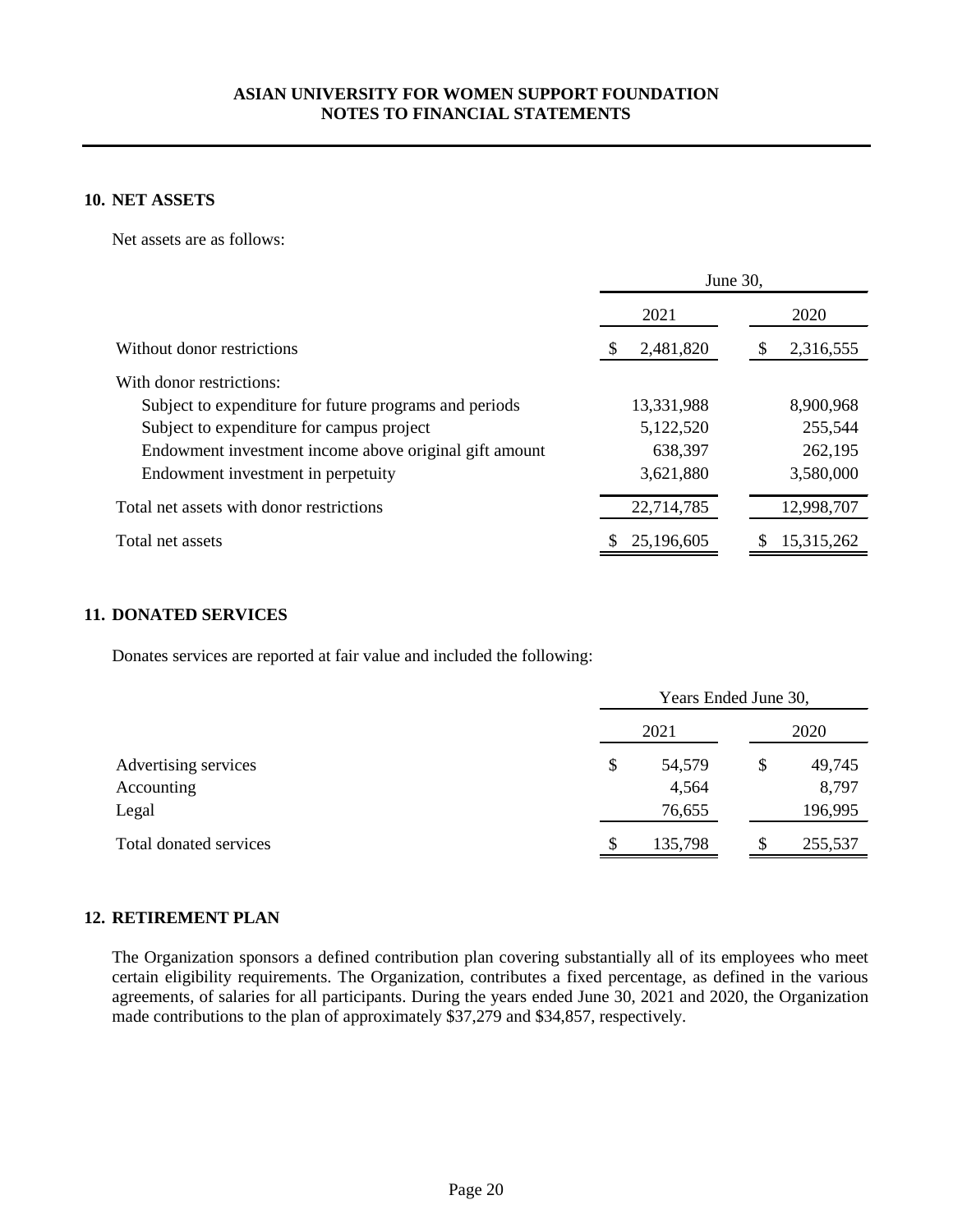#### **13. CONDITIONAL GRANTS**

Conditional contributions and grants are not recognized until they become unconditional, that is at the time when the conditions on which they depend are substantially met. The Organization has several conditional grants. The Organization has been awarded conditional grants totaling \$320,864 for the year ended June 30, 2021. There were no conditional grants for the year ended June 30, 2020.

#### **14. GRANTS FROM FOUNDATION TO ASIAN UNIVERSITY**

Contributions and grants paid directly to Asian University by the Organization totaled \$275,000 during the year ended June 30, 2021. There were no contributions and grants paid directly to Asian University by the Organization for the year ended June 30, 2020. Expenses paid on behalf of Asian University by the Organization totaled \$1,821,127 and \$2,274,656 for the years ended June 30, 2021 and 2020, respectively.

## **15. LAWSUIT**

In February 2020, a former employee filed a charge with the Massachusetts Commission Against Discrimination alleging discrimination on the basis of her gender and that she was subject to a hostile work environment. Management believes that the charge is without merit and the outcome will not have a material effect on the financial position or results of operations of the Organization.